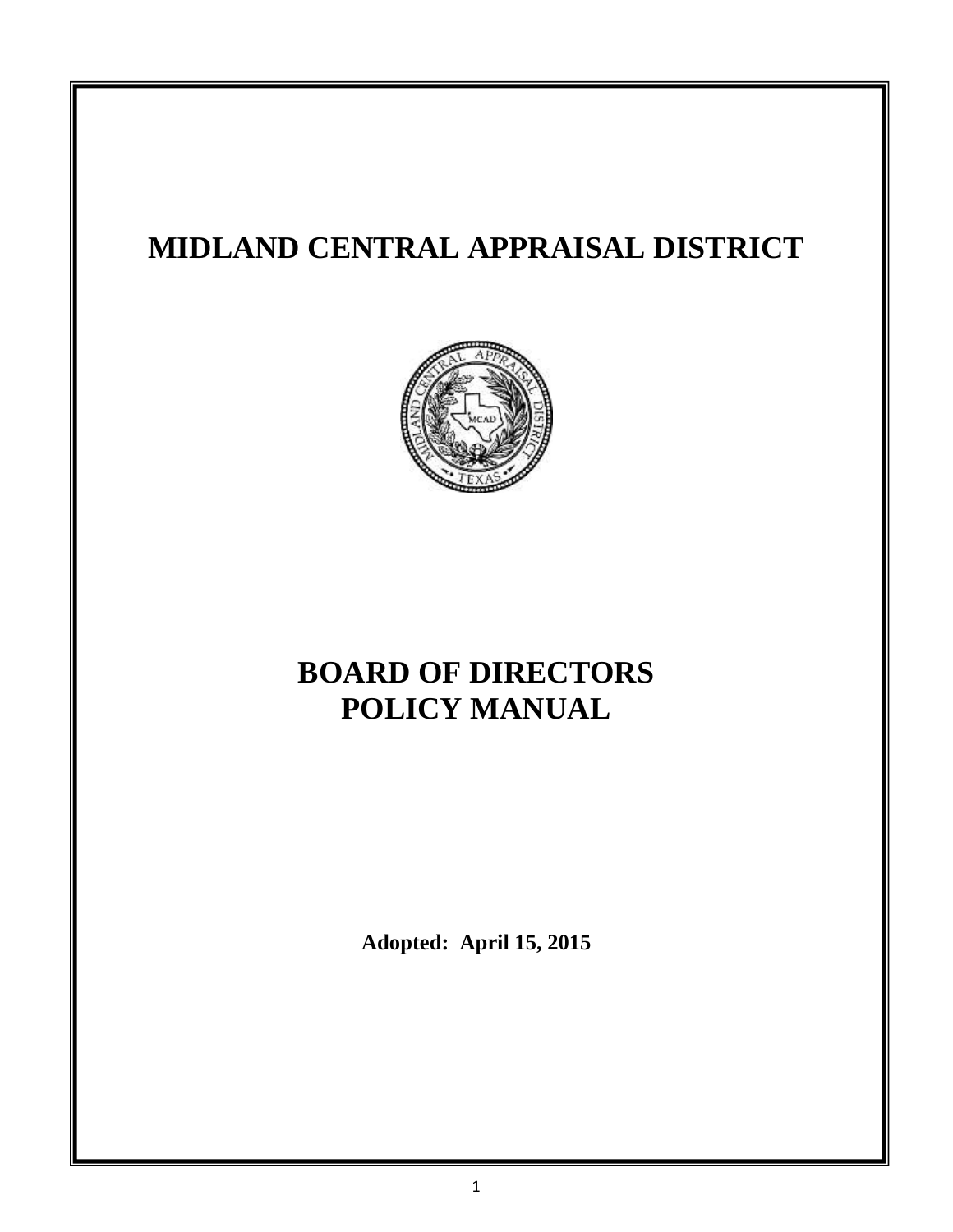# **TABLE OF CONTENTS**

| Forward:                                   | 3              |
|--------------------------------------------|----------------|
| The Board of Directors                     | 4              |
| Selection                                  | 4              |
| Eligibility                                | 4              |
| Term of Office                             | 4              |
| Officers of the Board                      | 4              |
| <b>Compensation and Reimbursement</b>      | 5              |
| Operations of the Board                    | 5              |
| Meeting Schedule and Format                | 5              |
| Public Access to Board Meetings            | 5              |
| <b>Interpreter Accommodation</b>           | 6              |
| <b>Disabled Persons</b>                    | 7              |
| <b>Resolving Complaints</b>                | 7              |
| Authority of the Board                     | 7              |
| Board of Directors Training Requirements   | $\overline{7}$ |
| Statutory Responsibilities of the Board    |                |
| <b>Establishment of Appraisal Office</b>   | 8              |
| Appointment of Chief Appraiser             | 8              |
| Appointment of Taxpayer Liaison Officer    | 8              |
| Board of Director Training Requirements    | 8              |
| Approval of Budget                         | 9              |
| <b>Annual Financial Audit</b>              | 9              |
| Designation of Depository                  | 9              |
| <b>Competitive Bidding Requirement</b>     | 9              |
| Appointment of ARB Executive Members       | 10             |
| <b>Appraisal Contracts</b>                 | 10             |
| Periodic Reappraisal Plan                  | 10             |
| <b>Agricultural Advisory Board</b>         | 10             |
| Records Management                         | 11             |
| <b>Other Board of Director Duties</b>      | 12             |
| <b>Indemnification of Employees</b>        | 13             |
| The Chief Appraiser                        |                |
| Qualifications                             | Appendix A     |
| Responsibilities                           | Appendix B     |
| <b>Selection Procedure</b>                 | Appendix C     |
| <b>Evaluation Form</b>                     | Appendix D     |
| Instructions for Filing a Complaint        | Appendix E     |
| Taxpayer Liaison Officer Responsibilities  | Appendix F     |
| <b>MCAD Purchasing Policy</b>              | Appendix G     |
| Director's Conflicts of Interest Affidavit | Appendix H     |

The Texas Property Tax Code references are placed in parenthesis.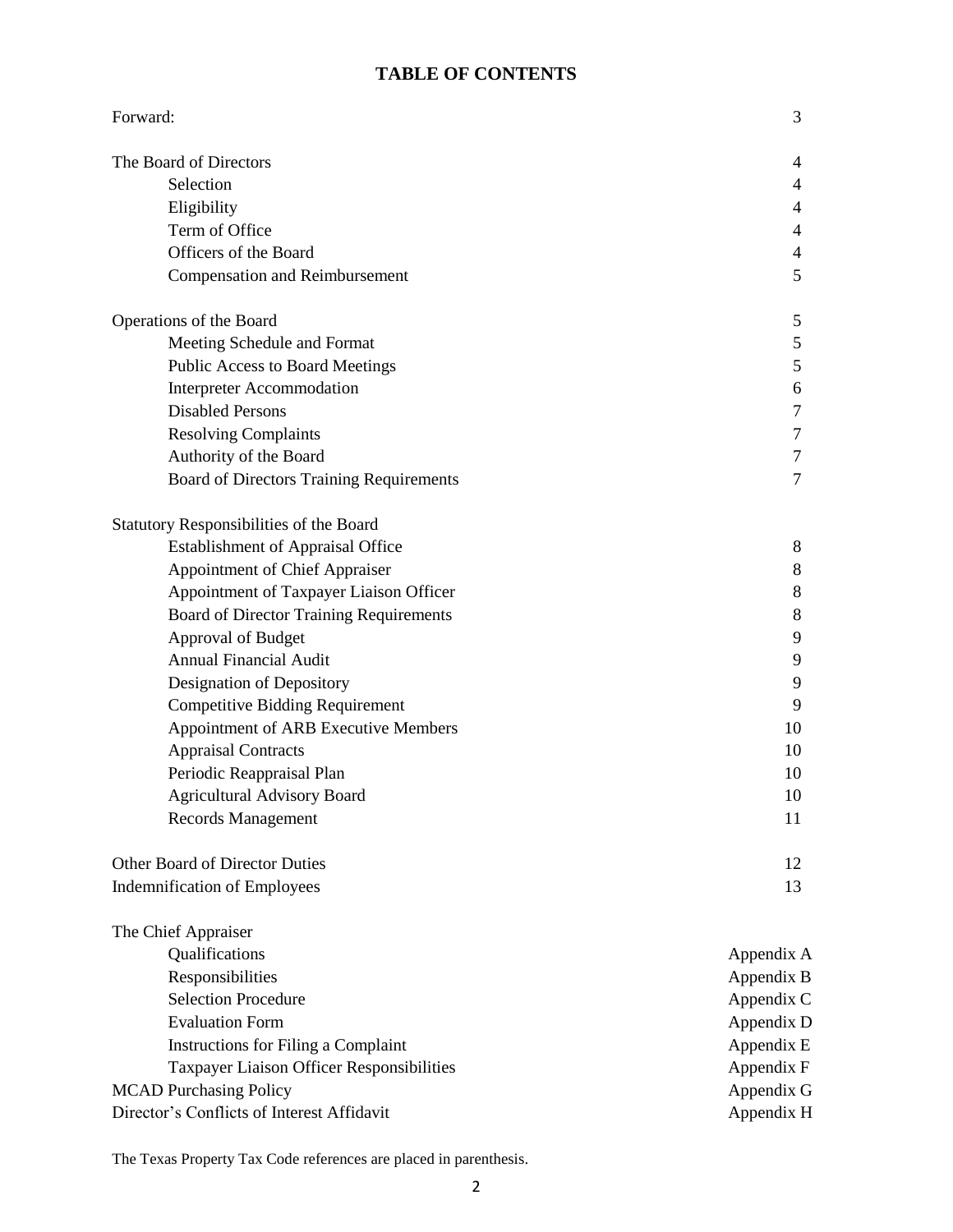#### **FOREWARD**

Midland Central Appraisal District is a political subdivision of the State of Texas created pursuant to Subchapter A of the Texas Property Tax Code. (Sec 6.03, 6.035, 6.04)

The District's primary responsibility is to develop each year an appraisal roll for use by taxing units in imposing ad valorem taxes in accordance with the Texas Property Tax Code.

In addition, the Midland Central Appraisal District has contracted with the governing bodies of City of Midland, Midland Independent School District, Greenwood Independent School District, Midland College, Midland Memorial Hospital, Midland County Utility District, and the Midland Downtown Management District, for the assessment and collection of property taxes. The appraisal district has contracted with Midland County for the collection of property taxes.

# **Our mission is to courteously and efficiently serve the property owners and taxing units of Midland County by timely producing an accurate, complete, and equitable appraisal roll, and by conducting assessment and collection services in a competent and professional manner.**

We expect excellence in the services we provide, and recognize that excellence is achieved through individual and team effort on the part of well-trained, motivated personnel. Accordingly, we are committed to creating and maintaining a work environment that provides and supports innovation and change as essential to effective performance in a constantly changing society.

This Board of Directors Policy Manual supplements the Appraisal District Director's Manual – January 2015 (Director's Manual) published by the Texas Comptroller of Public Accounts. The Director's Manual is a comprehensive reference guide that explains constitutional requirements, state laws and rules that govern the conduct of not only appraisal district boards of directors but also the appraisal districts. The scope of this manual is much narrower. It brings together certain written policies that state law specifically requires and summary descriptions of how the board of directors fulfills other statutory requirements about which detailed written policies are not required. This policy manual is not a substitute for or a summary of the various manuals and guidelines for the district's day-to-day operations.

The Board of Directors is the governing body of the Midland Central Appraisal District. The board's primary duties are to select the chief appraiser, to adopt the annual budget, appoint the chair and secretary of the Appraisal Review Board, and to ensure that the district follows policies and procedures set by law.

The Board of Directors of the Midland Central Appraisal District has no responsibility for setting tax rates, appraising property, adjusting appraisals, granting or denying exemptions, or any other matter directly affecting the value of individual properties. The chief appraiser and his/her staff appraise the properties in the District. Property owner concerns about property appraisals should be discussed with the appraisal district staff. Concerns that cannot be resolved at the staff level should be addressed by written protest to the Appraisal Review Board.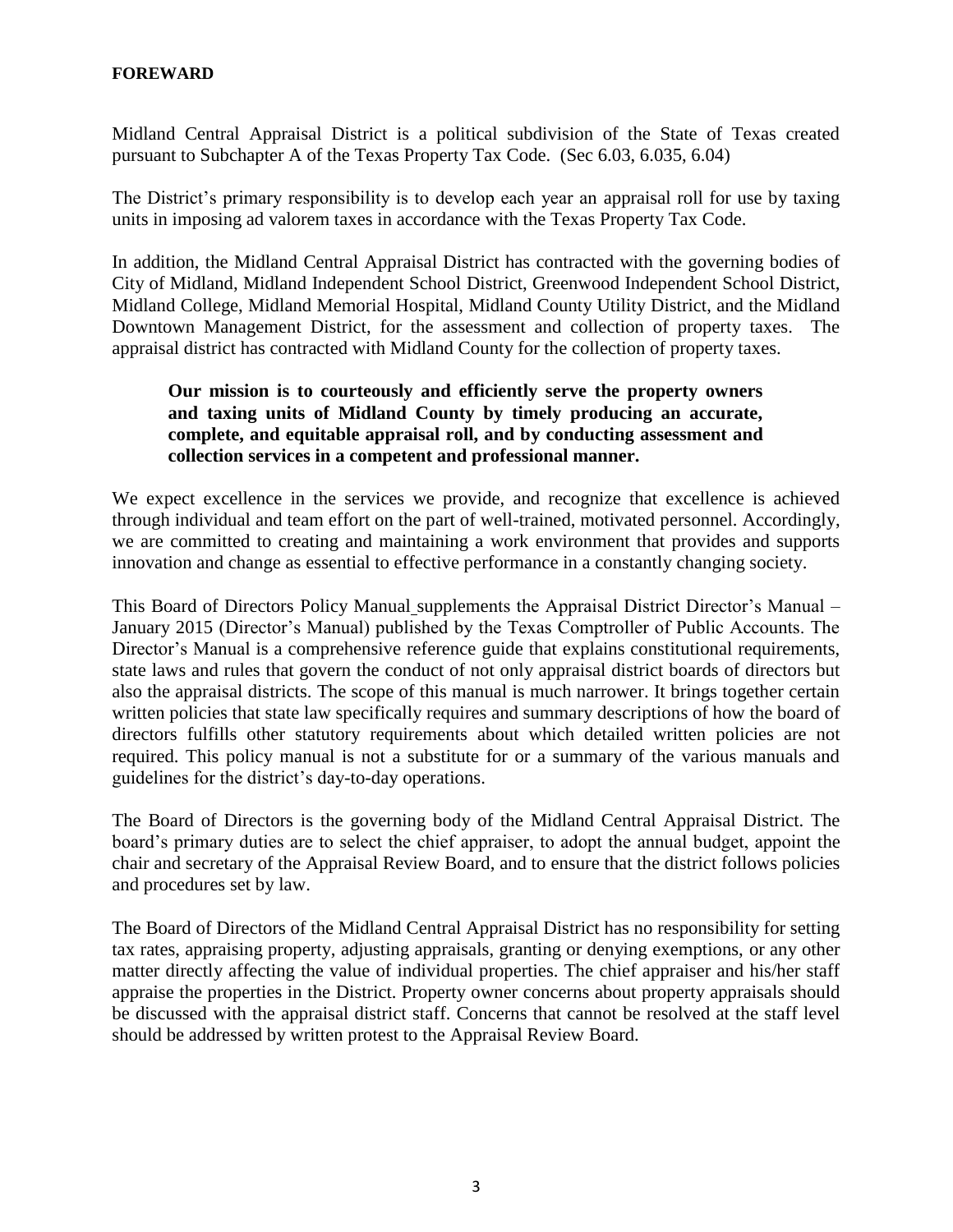# **THE BOARD OF DIRECTORS**

#### **Selection:** (Sec.6.03)

The Midland Central Appraisal District's board of directors is comprised of a total of six members. Five members are nominated and elected by the participating taxing units' governing bodies in accordance with the provisions outlined in the Texas Property Tax Code. The sixth board member is the duly elected/appointed County Tax Assessor-Collector, who serves by statute, as a non-voting member of the board.

The board of directors has not made any of the changes in board membership, selection, or recall that are permitted by the Tax Code.

#### **Eligibility:** (Sec 6.035) (Sec 6.036)

To be eligible to serve on the Board, an individual must be a resident of the district and must have resided in the district for at least two years immediately preceding the date of appointment.

An individual is ineligible to serve on an appraisal district Board of Directors if the individual owns property on which delinquent taxes have been owed to a taxing unit for more than 60 days after the date the individual knew or should have known of the delinquency unless:

- (a) the delinquent taxes and any penalties and interest are being paid under an installment payment agreement; or
- (b) a suit to collect the delinquent taxes is deferred or abated

An employee of a taxing entity participating in the appraisal district is not eligible to serve unless the individual is also a member of the governing body or an elected official of a taxing entity participating in the district.

Section 6.035 of the Property Tax Code, effective September 1, 1989, bars a Board member from serving if the member is related to a person who operates for compensation as a tax agent or a property tax appraiser in the appraisal district.

Section 6.036 of the Property Tax Code, effective September 1, 1989, bars a person from serving on the Board if they contract with the appraisal district, or if they contract on a tax related matter with a taxing entity served by the appraisal district, or if they have a substantial interest in a business that contracts with the appraisal district or a taxing entity served by the appraisal district.

Persons who appraise property for compensation for use in property tax proceedings or tax agents who represent owners for compensation are ineligible to serve on the appraisal district Board until the expiration of five (5) years after such activity.

#### **Term of Office:**

Members of the board serve two-year terms beginning in January of even-numbered years. An exemption occurs for the Tax Assessor-Collector who serves by statue with no term limitations.

#### **Officers of the Board:**

The board elects a chairman and a secretary at its first meeting each calendar year. To later fill a vacancy in one of these offices, the board elects a replacement at the first meeting after the vacancy occurs.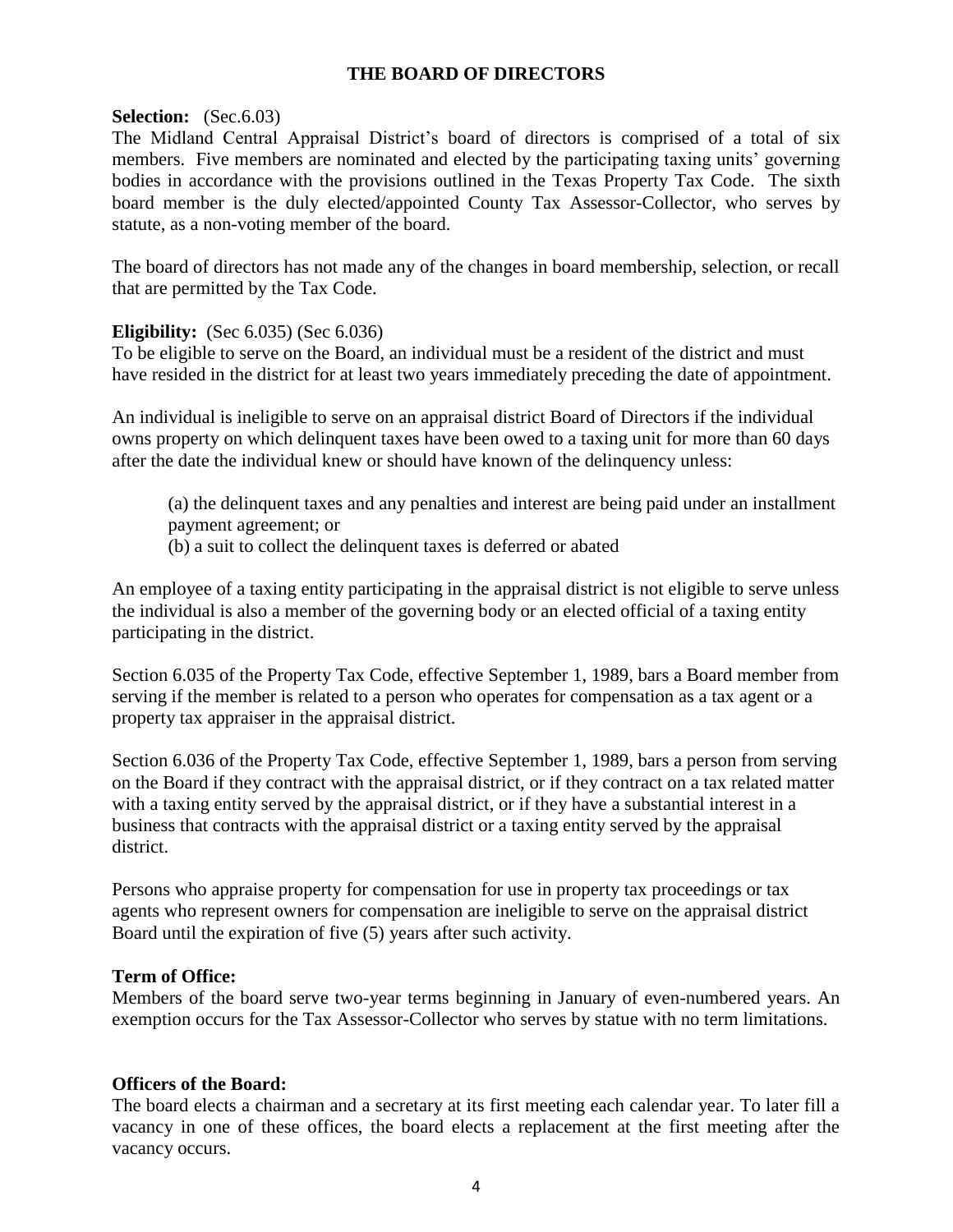The duties of the Chairman include:

- Presiding at board meetings.
- Appointing committee members unless otherwise instructed by the board.
- Along with the secretary, signing all legal instruments requiring board signature.
- Performing legal duties as required by statute and functions by board rule.

The duties of the Secretary include:

- Presiding at meetings if the chairman is absent.
- Along with the chairman, signing all legal instruments requiring board signature.
- Performing other duties as required by statute and functions by board rule.

If the chairman and secretary are absent from a meeting, the remaining members select by majority vote a temporary presiding officer. The senior board member presides for the purpose of opening the meeting and conducting that vote.

The Midland County Tax Assessor-Collector serving as a non-voting member may serve as chairman, secretary, or temporary presiding officer.

The presiding officer, other than the Midland County Tax Assessor-Collector serving as a nonvoting member, may vote on any motion.

#### **Recall** (Sec 6.033)

Section 6.033 of the Property Tax Code (Recall of Director) provides that the governing body of a taxing entity that participated in the appointment of an individual to the Board may initiate the procedure for recall of its representative.

#### **Compensation and Reimbursement:**

Members receive no compensation for service on the board. They are entitled to reimbursement for actual and necessary expenses incurred in the performance of their duties as provided by the district's budget. When board members must travel to represent the district, they are entitled to reimbursement at the rates and by the rules applicable to district employees and set out in the district's Personnel Policy Manual.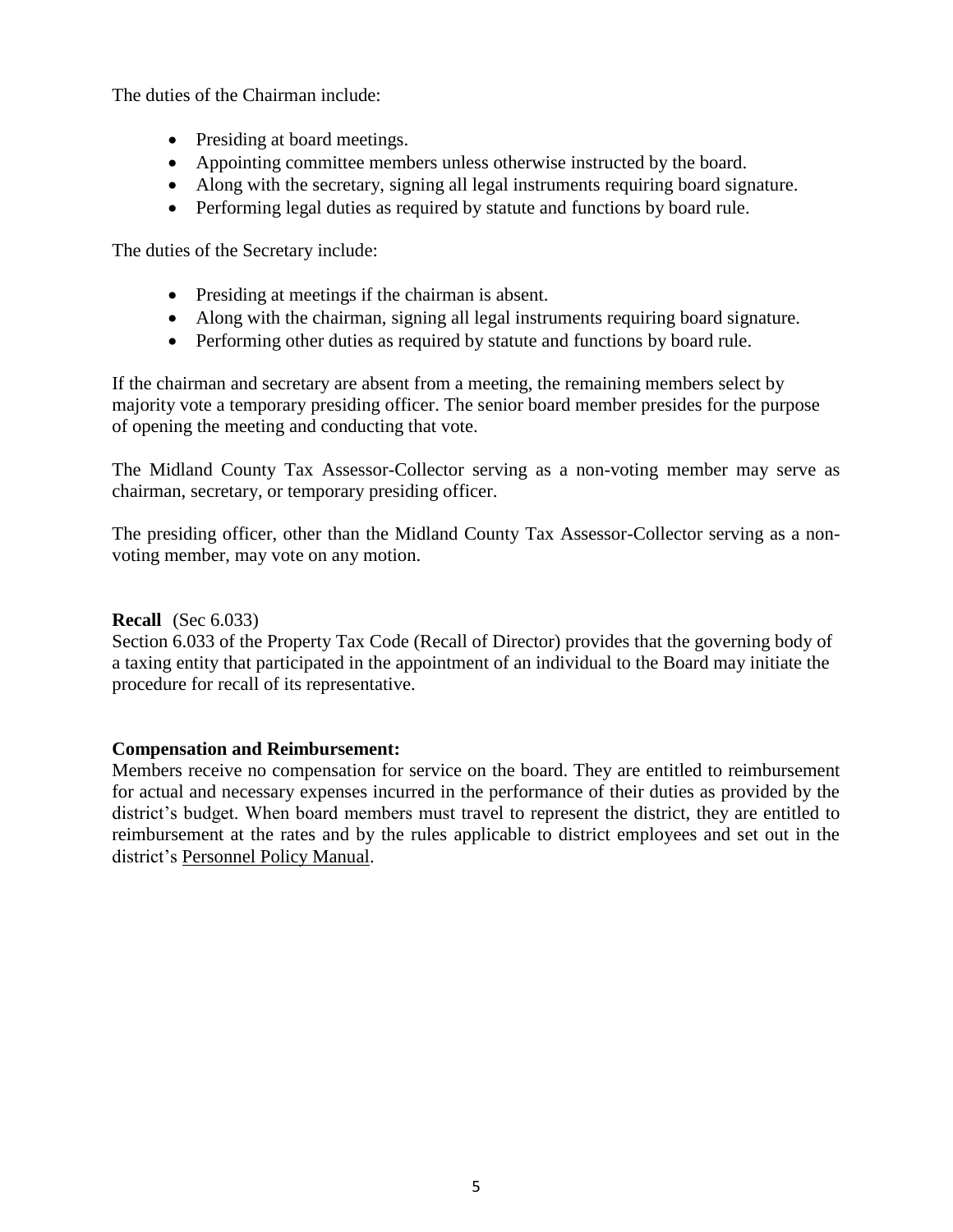#### **OPERATION OF THE BOARD OF DIRECTORS**

#### **Meeting Schedule and Format:**

All meetings of the Board shall be held in the Boardroom of the Midland Central Appraisal District located at 4631 Andrews Highway, Midland, Texas, unless a different location is designated by Board action and in the notice of meeting. Meetings shall start promptly at the appointed hour or as soon thereafter as a quorum is present.

A majority of the members of the board constitutes a quorum for the transaction of official business. The Midland County Tax Assessor-Collector serving as a non-voting member is counted in determining the presence of a quorum.

Midland Central Appraisal District shall conduct all meetings in accordance with the Texas Open Meetings Act. The chairman may call special meetings or emergency meetings. During any meeting, the board may vote to call a special or emergency meeting.

An information packet outlining the agenda and providing support documents shall be prepared by the Chief Appraiser or a designated employee and shall be delivered by U.S. mail, electronic transmission, or physically delivered to the members, prior to each regular Board meeting. The packet shall include the minutes of the previous meeting. Only items posted in the meeting notice may be acted upon at a meeting.

The board conducts its meetings under Roberts Rules of Order Revised. The board may hold a closed or executive session that excludes the public to the extent permitted by law. The first order of business at a meeting is approval of the minutes of the preceding meeting. The secretary signs the minutes when approved. The chief appraiser prepares and keeps the official minutes on behalf of the Board.

#### **Public Access to Board Meetings:**

The district shall also provide regular opportunities for the public to speak to the board on issues under the board's jurisdiction. Except when the board conducts a public hearing on a particular issue, the Board will receive citizen comments only during the period specified by the agenda for public comments.

The agenda for each regularly scheduled meeting of the board shall include an agenda item for public comments. At each such meeting, the chairman shall announce that anyone wishing to address the board on issues under the board's jurisdiction may do so. The chairman shall allow each speaker three (3) minutes. The Chairman may extend the time at his/her discretion, allowing for time to complete the board's business and adjourning its meeting at a reasonable time. The board may refuse to hear comments on subjects not reasonably related to the jurisdiction, policies, and procedures of Midland Central Appraisal District.

#### **Interpreter Accommodation:**

If a person who does not speak English or a person who communicates by American Sign Language notifies the taxpayer liaison officer in writing at least five business days before a regularly scheduled meeting that he or she desires to address the Board and is unable to provide an interpreter, the District shall make reasonable efforts to secure the services of translator or interpreter at the meeting.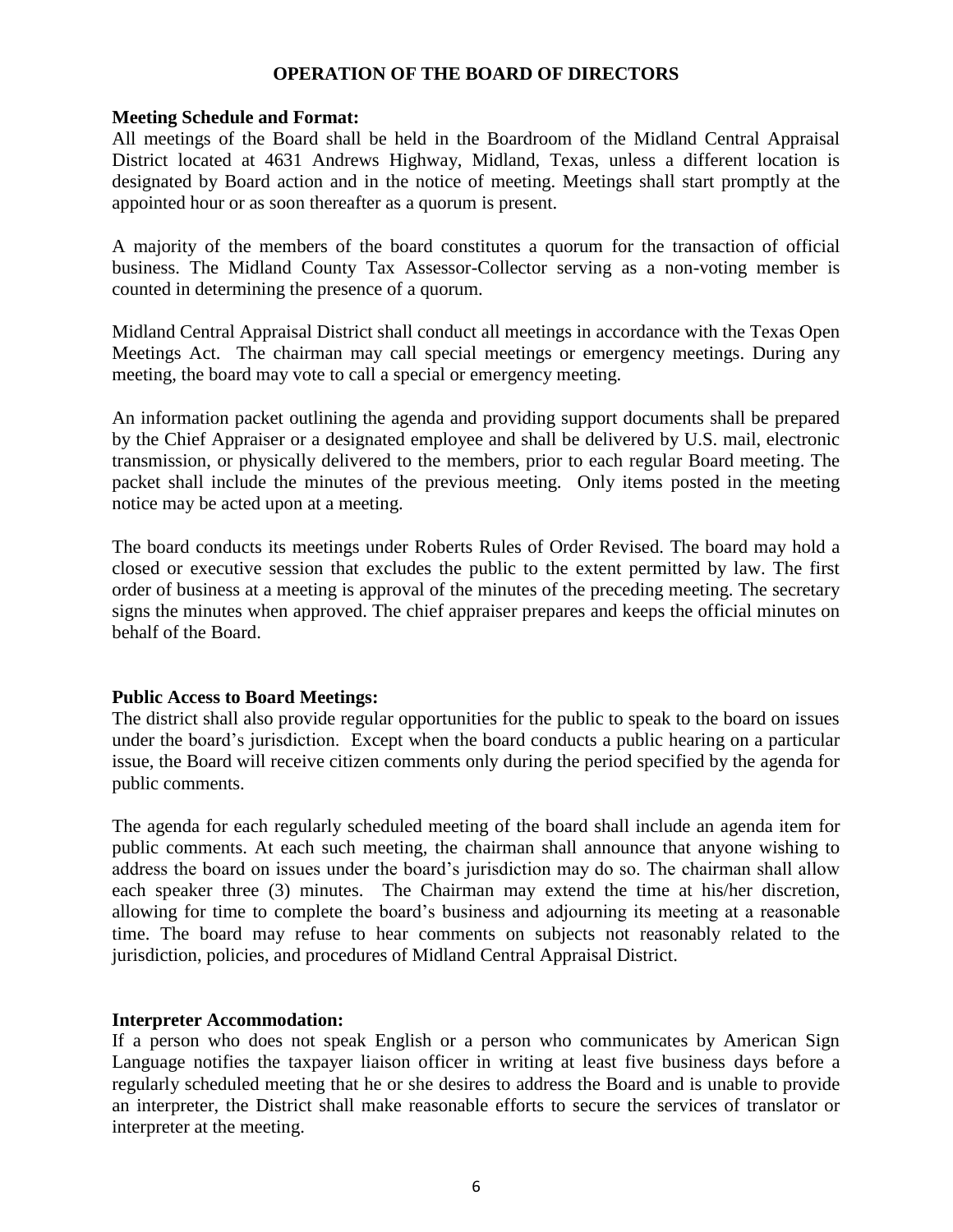#### **Disabled Persons:**

Midland Central Appraisal District strives to provide reasonable access to the board by disabled persons. As part of this effort, the District restricts several parking spaces to use only by disabled persons and maintains wheelchair accessibility to the customer service area and to the boardroom. A person who needs additional assistance for entry or access should notify the taxpayer liaison officer in writing at least seven business days before a regularly scheduled meeting. Upon receiving such notice, the Chief Appraiser shall make reasonable efforts to provide access to the meeting.

#### **Resolving Complaints:**

The board will consider written complaints about the policies and procedures of Midland Central Appraisal District, the Appraisal Review Board, the Board of Directors, and any other matter within the Board's jurisdiction. The Board is without authority to consider complaints addressing any of the grounds for challenge, protest, or motion for correction of the appraisal roll before the Appraisal Review Board. (Sec. 41.03, 41.41. and 25.25) In addition, the Board has no authority to overrule an agreement between the chief appraiser and a property owner. (Sec. 1.111e)

Complaints against the appraisal district and its operations may be filed with the Board's Taxpayer Liaison Officer in accordance to complaint filing procedures established by the board. (Appendix E) Written complaints addressed to the board are forwarded to the Taxpayer Liaison Officer (TLO). The agenda for each regularly scheduled meeting of the board shall include an agenda item for a report by the TLO. At each such meeting, the TLO shall report to the board of directors on the nature and the status of resolution of all complaints filed. Board deliberations concerning complaints must comply with the provisions of the Texas Open Meetings Act.

The Taxpayer Liaison Officer shall report to the board on complaints and the status of complaint resolution, concerning any pending complaints and complaints resolved since the liaison officer's last report to the board that are within the board's jurisdiction. Complaints should be filed with: Taxpayer Liaison Officer, Midland Central Appraisal District

#### **Authority of the Board:**

The board of directors establishes general policies in conformity with the requirements of state law. The board may exercise its authority only by majority vote with a quorum present in a properly posted meeting. An individual member may not bind the board by any statement or action.

The board may establish committees as needed to carry out its responsibilities. The chairman appoints committee members to serve until successors are appointed or until the committee is disbanded. A committee acts only as an adjunct to the board and may not take any action, which in any way usurps the power or responsibilities of the board of directors.

Appointments to standing committees are normally made as soon as possible after the board begins a new term. Except as otherwise stated in this policy manual, each committee establishes its own written operating procedures, subject to approval by the board of directors.

#### **Board of Director Training Requirements:**

All members of the Board of Directors shall complete an open meetings and public information training course of not less than one hour.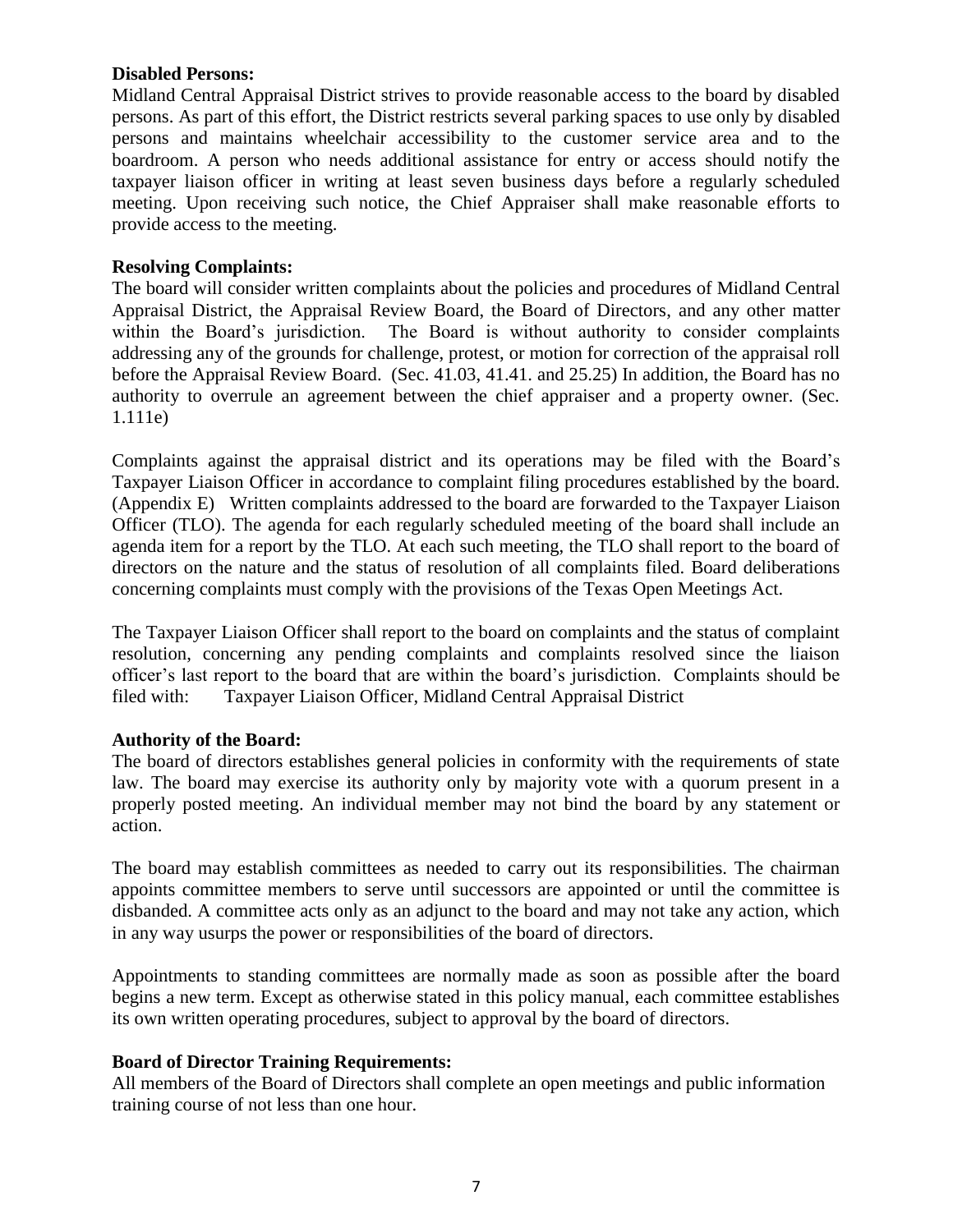# **STATUTORY RESPONSIBILITIES OF THE BOARD**

#### **Establishment of an Appraisal Office:** (Sec 6.05)

The administrative offices of Midland Central Appraisal District are located at 4631 Andrews Highway, in Midland, Texas. The board may lease additional office spaces as needed.

The district's normal business hours are from 8:00 a.m. to 5:00 p.m., Monday through Friday. The Chief Appraiser may modify normal operating hours in order to accommodate the needs of the general public. Departments involved in public contact must maintain sufficient personnel throughout these hours. The board and the chief appraiser periodically review office space requirements, lease arrangements, and other requirements related to the establishment of appraisal district offices.

#### **Appointment of Chief Appraiser:** (Sec 6.05)

The chief appraiser is appointed by the board and serves as the appraisal district's chief administrative officer, implementing the goals and objectives set by board policy in compliance with Section 6.05 of the Property Tax Code, Comptroller rules, and other applicable laws. The chief appraiser is selected in accordance with procedures as approved by the board of directors (Appendix C).

The chief appraiser is an officer of the district for purposes of the nepotism laws. The District may not employ or contract with the chief appraiser's spouse, parent or stepparent, child or stepchild, or the spouse of any of these.

The qualifications for the chief appraiser are determined by the board and set forth in the document, "Chief Appraiser Qualifications" (Appendix A). The chief appraisal is expected to competently and effectively perform his or her duties. (Appendix B).

The chief appraiser serves at the pleasure of the board of directors. The board evaluates the chief appraiser annually before the end of the second quarter of each year. The board uses a written form to assist in the evaluation of the chief appraiser (Appendix D).

#### **Appointment of Taxpayer Liaison Officer:** (Sec 6.052)

The Board shall appoint a Taxpayer Liaison Officer (TLO), who serves at the pleasure of the Board. The Taxpayer Liaison Officer shall be a resident of the County for at least two years and can be an employee of the District as long as he or she does not perform appraisal functions. The Taxpayer Liaison Officer's compensation is set by the Board and provided by the budget. The TLO shall administer the public access function required by law, and is responsible for resolving disputes not involving matters that may be protested under Section 41.41 of the Texas Property Tax Code. Neither the chief appraiser nor any other person who performs appraisal services for the appraisal district for compensation is eligible to be the district's TLO.

The TLO's goal will be to improve relationships with the public and assist the public with their information needs. The TLO will work with the chief appraiser and district staff to accomplish the board's goals. The liaison will develop and implement the public access function including access to non-English speaking and handicapped persons thus enabling the public the opportunity to speak at board meetings and process complaints.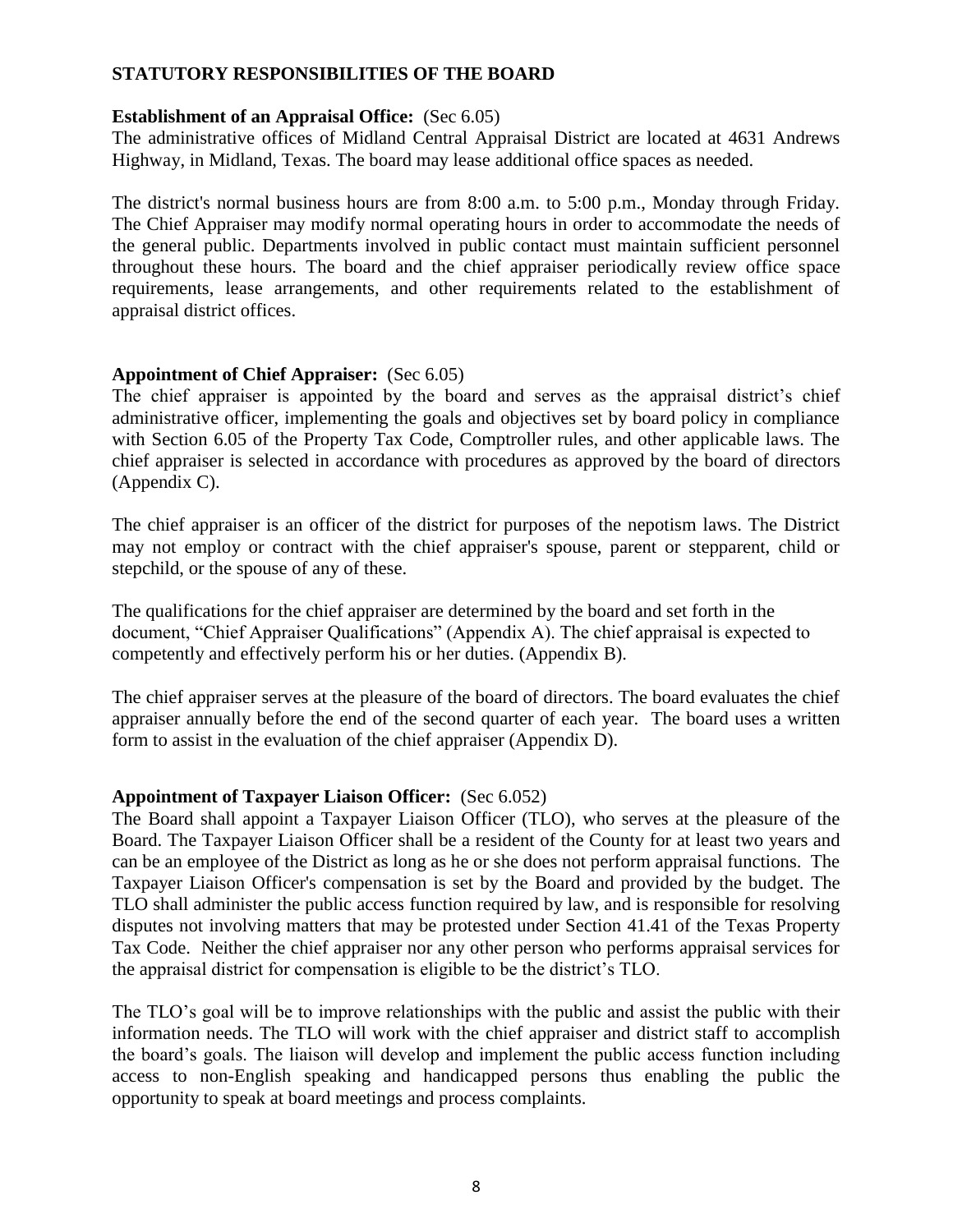The TLO shall report to the board at each meeting on the status of all complaints filed with the board. (Section  $6.04(g)$  PTC). The TLO is responsible only to the board of directors, and serves at the pleasure of the board. The responsibilities of liaison officer are outlined in (Appendix F).

#### **Approval of Budget:** (Sec 6.06)

Before June 15 of each year, the Chief Appraiser prepares a preliminary budget and delivers copies to each board member and each participating taxing unit with a request for their comments and recommendations.

The Chief Appraiser shall prepare the final annual budget and present it for Board approval as required by statute, by September 15th of each year. The budget may not be adopted until written notice is given to the taxing entities and the Board has conducted a public hearing on the proposed budget.

Once the board adopts a budget, expenditures in excess of the total budget require budget amendment in accordance with provisions of the Property Tax Code. Fund transfers that do not increase the total amount of the budget are not considered budget amendments. The board approves transfers of unencumbered balances between accounts in amounts exceeding \$25,000. The board has authorized the chief appraiser to transfer unencumbered balances between accounts in amounts of \$25,000 or below.

#### **Annual Financial Audit:** (Sec. 6.063)

The board contracts for an annual audit by an independent certified public accountant. The chief appraiser delivers copies of the audit report to the presiding officers of the county, cities, schools, and districts participating in the district. (Section 6.063, Property Tax Code)

#### **Designation of Depository:** (Sec 6.09)

The board solicits bids for the district depository at least once every two years. In choosing a depository, the board selects the institution(s) that offer the most favorable terms and conditions for the handling of district funds. Funds must be secured in the manner provided by law for county funds. The board and the depository may agree to extend a depository contract for one additional two-year period. (Section 6.09, Property Tax Code)

The Appraisal District shall deposit its funds with its depository bank vendor in accounts insured by the Federal Deposit Insurance Corporation. In the event that the District has more money than can be insured by the FDIC, the District shall invest that money in accordance with the approved investment tools of TEX. GOV'T CODE § 22.56.009 *et seq.* All Investment funds will be secured in the manner provided by District's Investment Policy and in accordance with State and Federal Laws pertaining to the investment of public funds.

#### **Competitive Bidding Requirements:**

The district is subject to the same requirements and has the same purchasing and contracting authority as a municipality under Chapter 252, Local Government Code. (Section 6.11, Property Tax Code)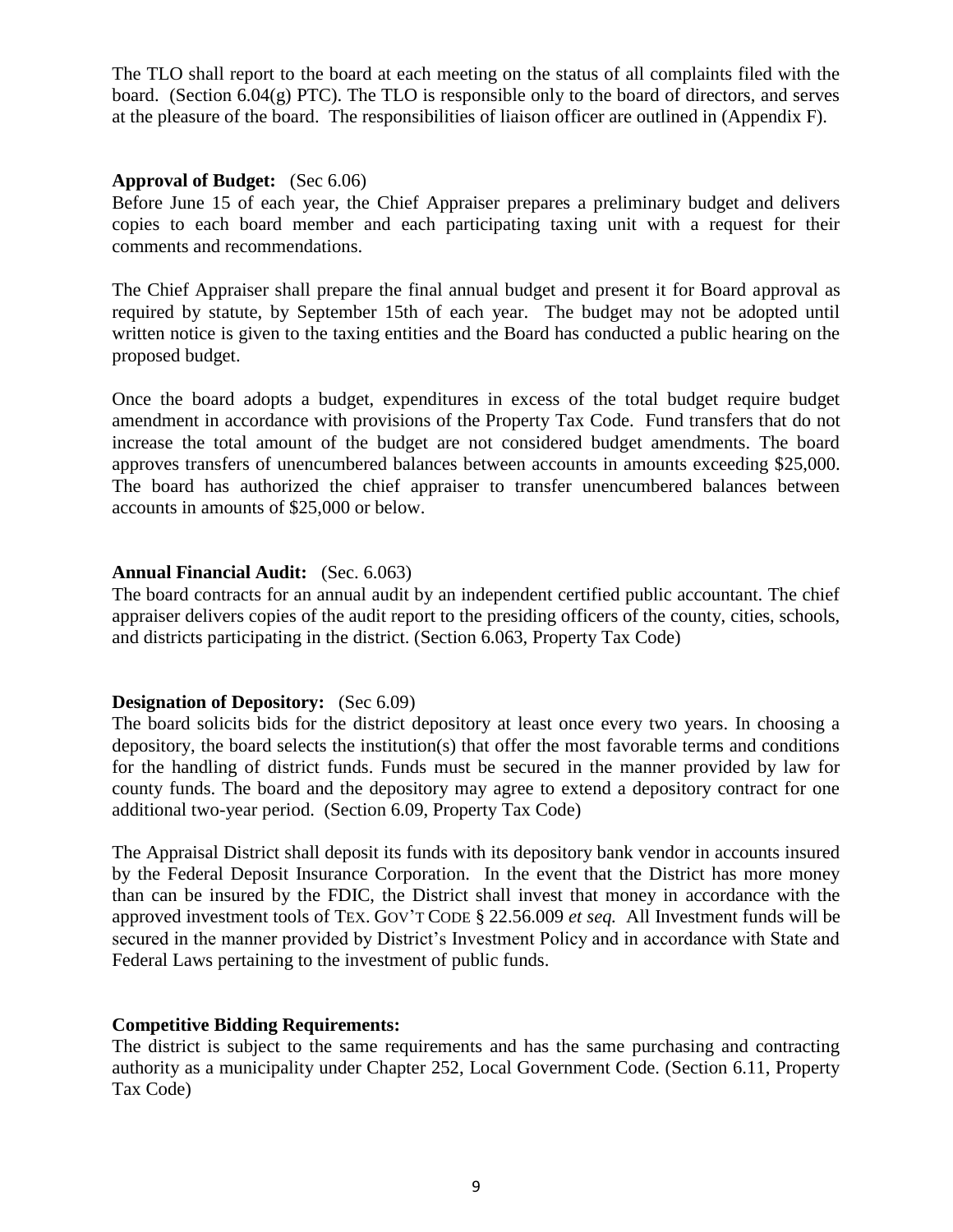#### **Appointment of ARB Executive Members:** (Sec. 6.42(a))

The Appraisal Review Board (ARB) consist of members who will serve two (2) year staggered terms and are appointed by the local administrative judge. All members serve "at-large". The Appraisal Review Board conducts meetings and hearings in the Midland Central Appraisal District board/hearing rooms.

The Board, by resolution, must select a Chairman and Secretary from among the members of the ARB. The board of directors will endeavor to select as chairman of the ARB a member who has a background in law and property appraisal.

A member of the ARB may be removed from the ARB by majority vote of the Board of Directors or by the district court judge or judge's designee. Grounds for removal include a violation of:

1) Section 6.412; Restrictions on Eligibility of ARB Members;

2) Section 6.413; Interest in Certain Contracts Prohibited;

3) Section 41.66(f); Communication outside of hearing or proceedings;

4) Section 41.69; Conflict of Interest in property owner protest; or

5) Good cause relating to the attendance of members at called meetings of the ARB as established by written policy adopted by a majority of the Board of Directors or for clear and convincing evidence of repeated bias or misconduct.

Board members shall not communicate with a member of the ARB with the intent to influence a decision by the member. Board members shall not communicate with a member of the ARB regarding any ARB training course except during a hearing or other ARB proceeding.

#### **Appraisal Contracts:** (Sec 25.01(b))

The chief appraiser, with the approval of the Board, may contract annually with private appraisal firms to perform appraisal services for the District.

#### **Periodic Reappraisal Plan:** (Sec. 6.05(i))

The Midland Central Appraisal District performs a comprehensive reappraisal of all property within the district on a two-year basis as outlined in the board of directors' Biennial Reappraisal Plan.

In addition, the appraisal district reviews market factors of all real and personal property categories on an annual basis and adjust property values as deemed necessary to update and maintain current market values. The appraisal district exercises due diligence at all times to ensuring equal and uniform taxation in accordance with Article VIII, Section I of the Texas Constitution. (Section 25.18, Property Tax Code)

#### **Agricultural Advisory Board:**

The Agricultural Advisory Board is appointed by the Chief Appraiser with the advice and consent of the Midland Appraisal District Board of Directors. The Agricultural Advisory Board members must be landowners of the district whose land qualifies for appraisal under the Texas Property Tax Code, Chapter 23, Sub-chapters C, D, E, or H and have been residents of the district for at least five years. The board meets at least once per year without compensation. The Agricultural Advisory Board's function is to advise the Chief Appraiser on major issues dealing with agricultural and timber appraisal; net to land, degree of intensity standards, and other agricultural use and appraisal issues. As an advisory body, the board has no decision making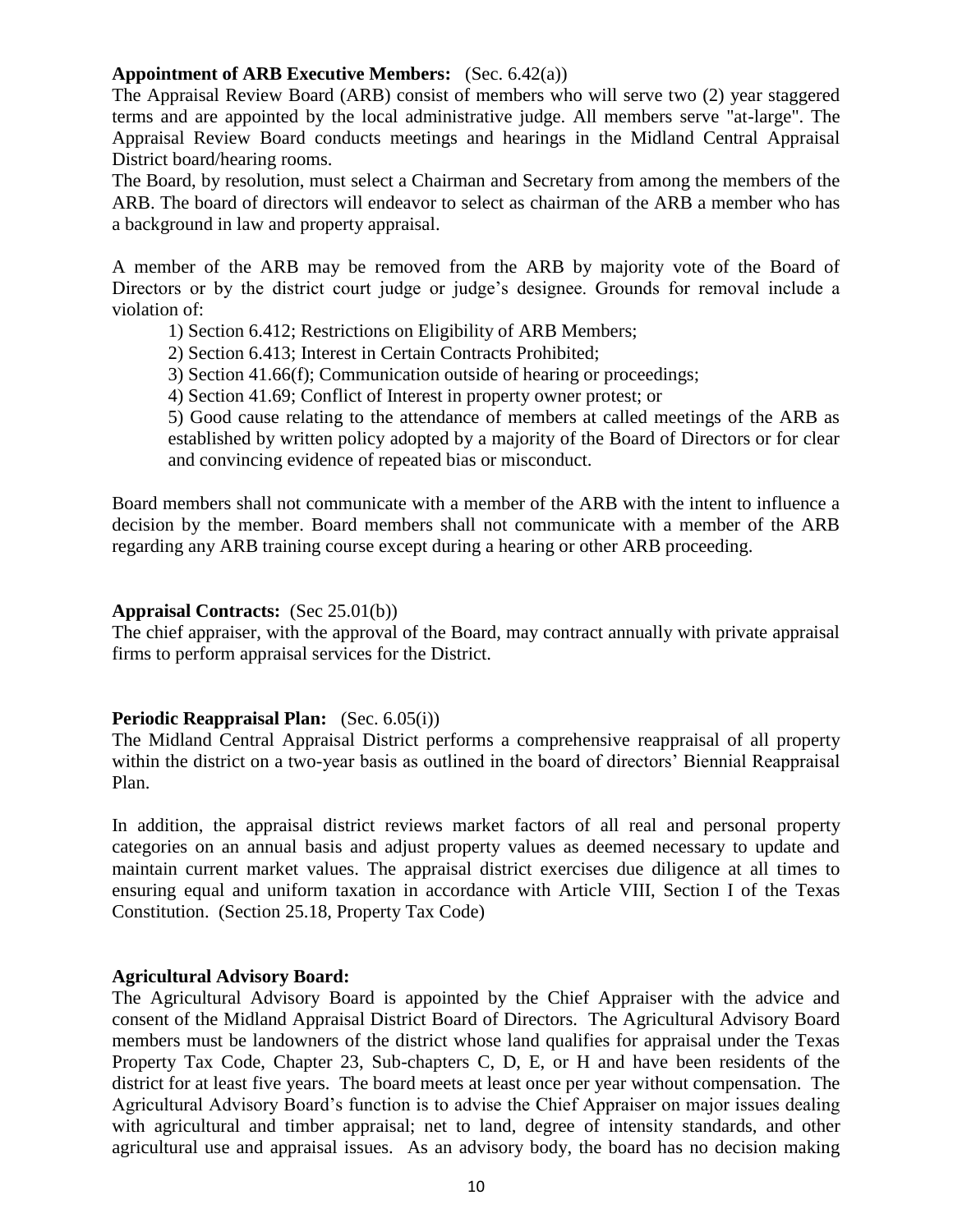authority or responsibility. The Chief Appraiser and the Appraisal Review Board (ARB) have statutory and legal responsibility to set values and make decisions on qualification for agricultural appraisal. No employee of the Appraisal District may serve on the Agricultural Advisory Board.

#### **Records Management:**

The Board of Directors shall cause policies and procedures to be developed for the administration of the Texas Local Government Records Act. The Board shall designate a public information officer to administer the records management program.

# **Conflicts Disclosure:**

Each member of the Board of Directors shall disclose any conflicts pursuant to the requirements of Tex. Loc. Gov't Code § 176.003 if such is appropriate. A member of the Board of Directors shall file such an affidavit if the director is considering entering a contract with a person with whom that member has an employment or other business relationship, or a family member of the Board member has such a relationship resulting in taxable income of \$2,500.00 or more during the previous twelve-month period. (Appendix G)

Each Board member shall also file such a disclosure, if the person or entity seeking a contract with the District has given one or more gifts to that Board member or family member of the Board member aggregating more than \$250.00 in the preceding twelve-month period.

Such disclosure shall be filed with a secretary of the Board not later than the second business on which the member becomes aware of the potential conflict. The Disclosure Statement shall comply with the provisions of Tex. Loc. Gov't Code § 176.004.

The conflict disclosure provisions of this section shall also apply to the Chief Appraiser.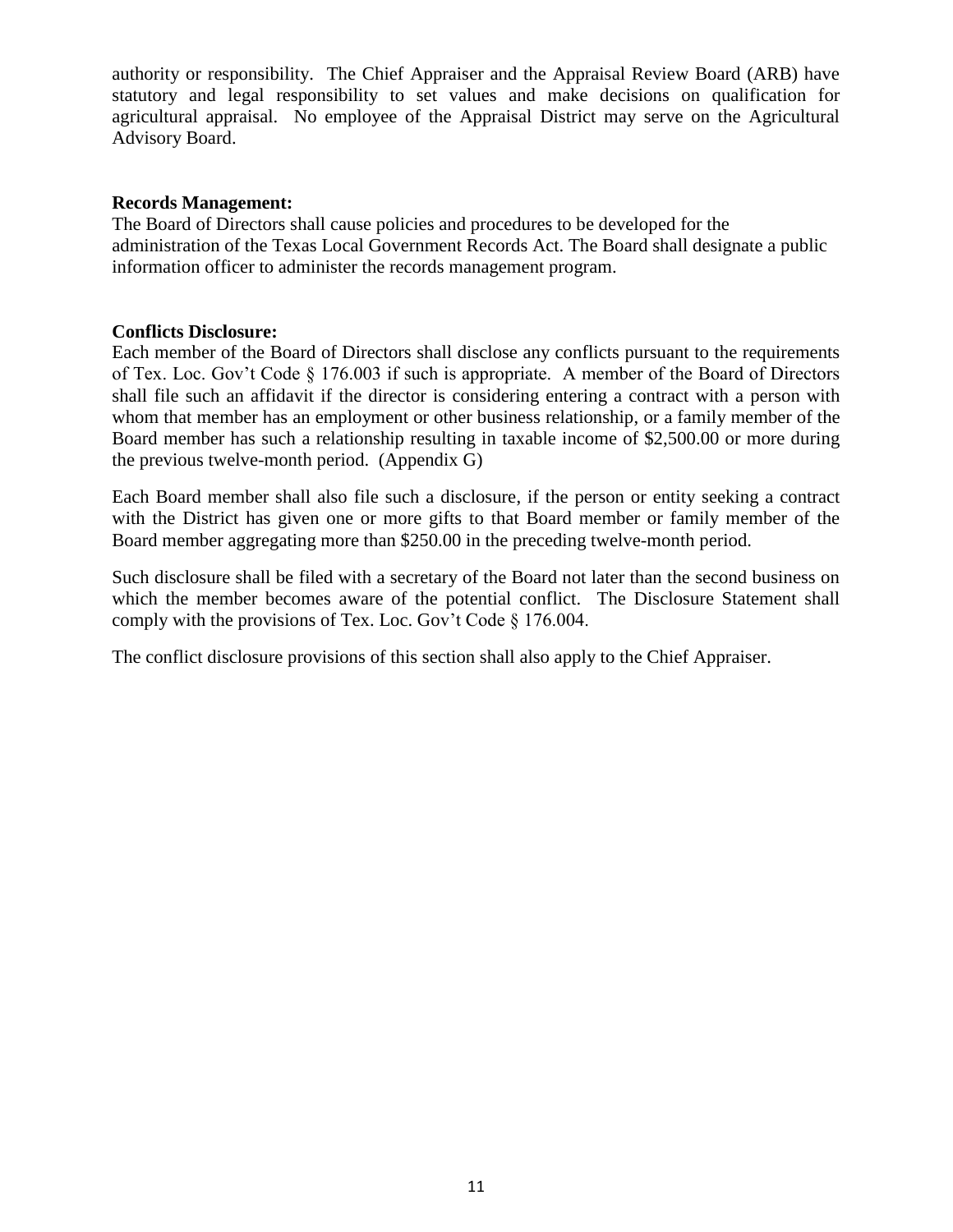#### **OTHER BOARD OF DIRECTOR DUTIES**

#### **Reports from Chief Appraiser:**

The board of directors will require and evaluate reports from the chief appraiser concerning the operations and financial status of the district.

#### **General Operational Policies:**

The board will require the development and adoption of district policies for the sound operation and financial management of District funds.

#### **District Legal Counsel:**

The board will select and approve the litigation firm or firms who will represent the district in legal matters and represent the district regarding delinquent property tax collection activities. The board shall periodically review contracts of such legal firms.

#### **Purchasing Authority:** (Sec. 6.11)

The Midland Central Appraisal District is subject to the purchasing and contracting authority as stated in Chapter 252 of the Texas Local Government Code, as required by the Texas Property Tax Code. Sections 252.062 and 252.063, Local Government Code, apply to an officer or employee of an appraisal district in the same manner those sections apply to a municipal officer or employee.

Section 252.021 of the Local Government Code states: (a) before a municipality may enter into a contract that requires an expenditure of more than \$50,000 from one or more municipal funds, the municipality must:

- (1) comply with the procedure prescribed by this subchapter and subchapter C for competitive sealed bidding or competitive sealed proposals;
- (2) use the reverse auction procedure, as defined by Section 2155.062(d), Government Code for purchasing; or
- (3) comply with a method described by Subchapter H or J, Chapter 271

The district may use the competitive sealed proposal procedure for high technology procurements and for the purchase of insurance.

The Board of Directors shall approve all contracts for expenditures exceeding \$10,000.00. The Board of Directors shall approve settlement of lawsuits involving value reductions of \$50,000,000.00 or greater, resulting in tax refunds of \$100,000.00 or more, or payment of attorney fees of \$20,000.00 or more. Also see district purchasing policy (Appendix G).

#### **Policies of the Appraisal District:**

The board of directors considers and acts on policies for the Midland Central Appraisal District.

#### **Other Duties:**

Performs other duties as required to govern the District and permitted by law.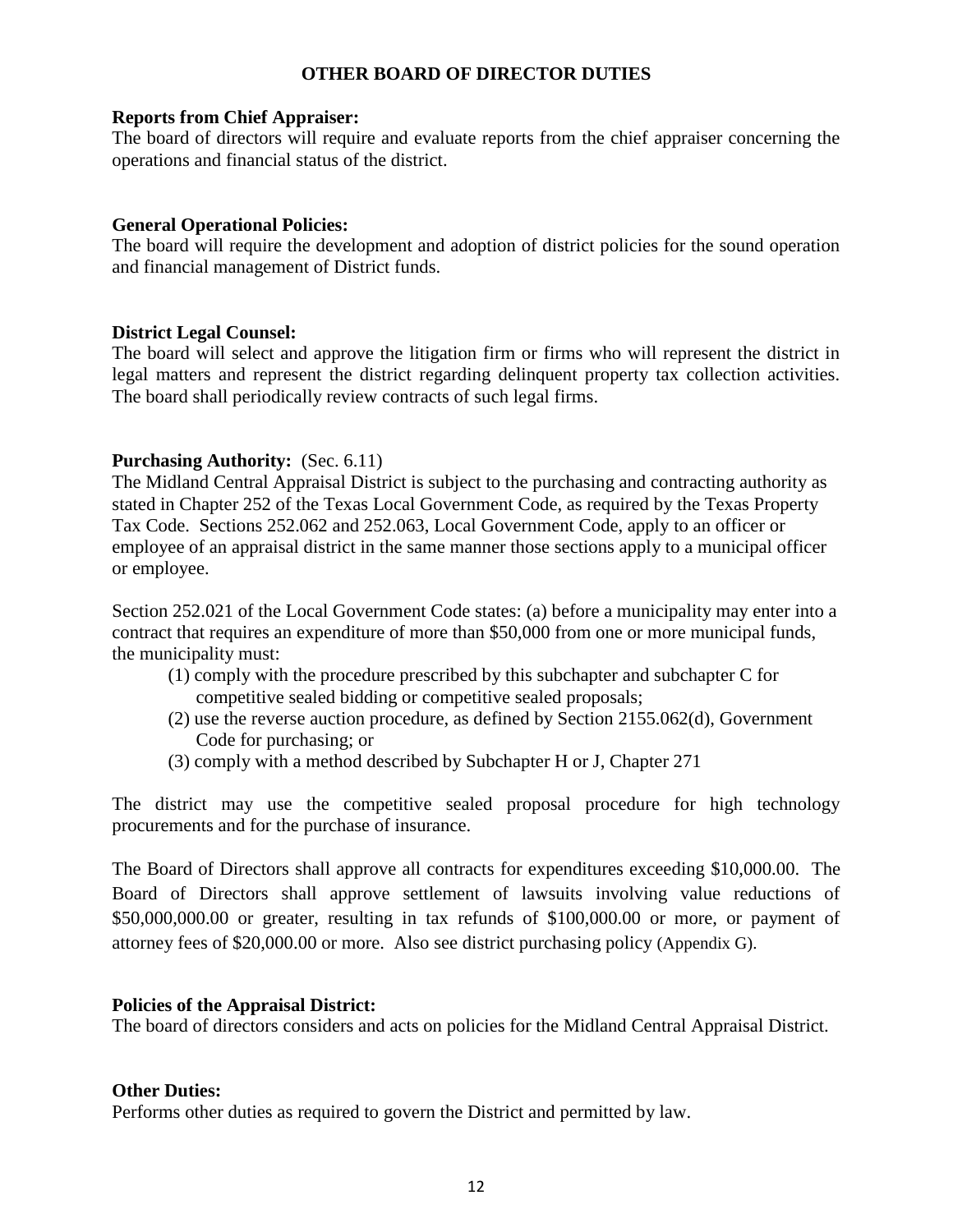# **Indemnification of Employees**

In the event that the Texas Department of Licensing and Regulation (TDLR) imposes an administrative penalty on a person who is employed by the Appraisal District, resulting from an act or omission by the person in the course and scope of the person's employment with the Appraisal District, the Appraisal District shall indemnify the person for the amount of the administrative penalty and the costs of challenging the imposition of the administrative penalty.

Notwithstanding the prior sentence, the Appraisal District is not required to indemnify a person upon whom an administrative penalty is imposed if the penalty was imposed because the person acted with negligence or in bad faith or with conscious indifference or reckless disregard for TDLR rules or regulations or for the Appraisal District's rules or policies. The total amount of indemnification provided by the Appraisal District shall not exceed \$15,000 for each occurrence.

**The policies and procedures of the Board may be amended to accommodate the needs of the Board, changes in state laws or changes in property tax code.**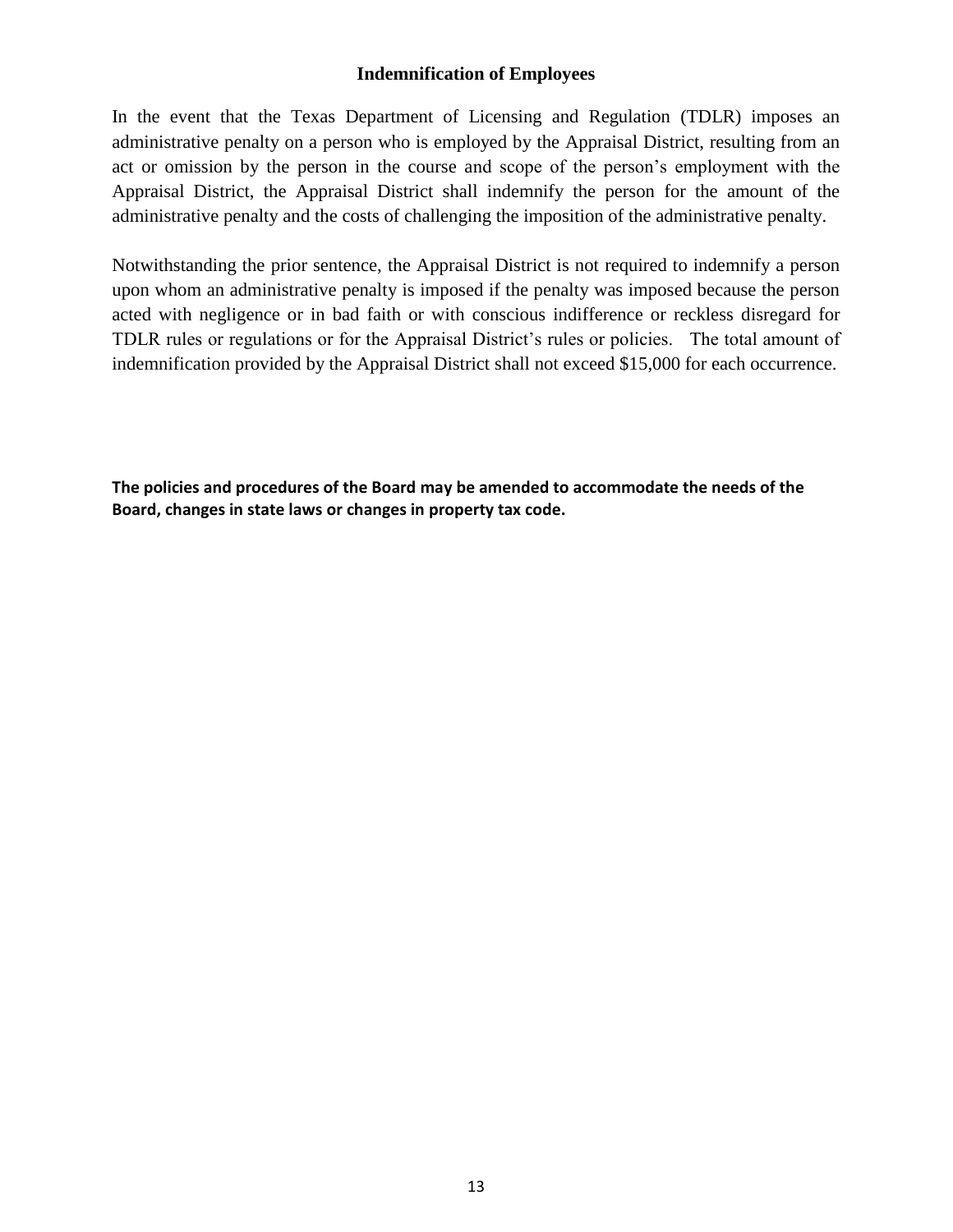# APPENDIX A Midland Central Appraisal District Chief Appraiser Qualifications

- Obtained a Bachelor's Degree from an accredited college or university. The board may waive degree requirements commensurate with qualified appraisal and or administrative experience.
- Comprehensive knowledge of modern real and personal property appraisal principles and practices; thorough knowledge of property tax appraisal laws; skill in making difficult real property appraisals; ability to plan and supervise the work of property appraisers and others.
- Comprehensive knowledge of modern property tax collection principles and practices; knowledgeable of ad valorem collection law; ability to work well with districts collection attorneys.
- Management-level experience is required.
- A Candidate for Chief Appraiser must have obtained the qualification of Registered Professional Appraiser (RPA) by the State of Texas. In addition the candidate must possess or obtain the qualification of Registered Tax Assessor (RTA) within five years of the date of hire.
- Knowledge of governmental budgeting, finance, personnel management, media relations, and Texas property tax laws is necessary.
- Must exhibit an understanding and willingness to implement the goals and objectives as determined by the Midland Central Appraisal District board of directors.
- Must not be related within the second degree by consanguinity or affinity to a person who appraises property for compensation for use in proceedings before the appraisal review board or represents property owners for compensation before the appraisal review board.
- Must not own property on which delinguent property taxes have been owed for more than 60 days after the date the person knew or should have known of the delinquency.
- The ability to physically perform required job functions.
- Be a strong moral character, and comply with the Property Tax Code, Texas Local Government Code, Comptroller rules, and other applicable laws.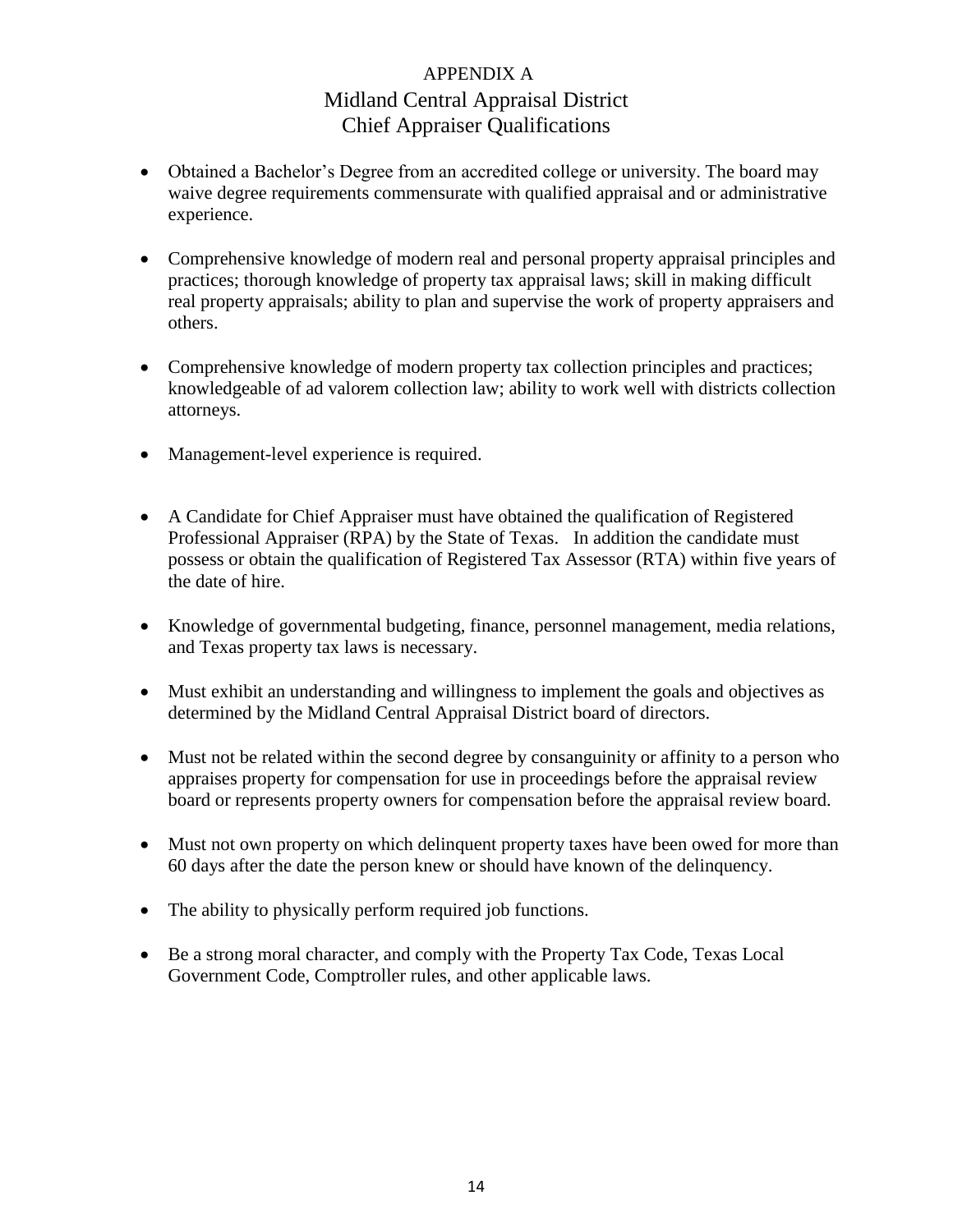# APPENDIX B Midland Central Appraisal District Chief Appraiser Responsibilities

The Chief Appraiser is the chief administrator of the appraisal office. The Midland CAD Chief Appraiser also serves as Tax Assessor/Collector for all taxing units pursuant to Inter-local Cooperation Act contracts. The Chief Appraiser serves at the pleasure of the board and is directly accountable to the board for the timely discharge of his or her duties and responsibilities.

The Chief Appraiser coordinates and implements policy established by the Board of Directors follows the Texas Constitution, Texas property tax law and rules applicable to the appraisal, assessment and collection of Texas property taxes. The Chief Appraiser may delegate authority to his/her employees.

Examples of Specific Responsibilities with Texas Property Tax Code reference:

- 1. Publication of rendition requirements (Sec. 22.21)
- 2. Publication of exemption requirements and the availability of forms (Sec. 11.44)
- 3. Publication of protest procedures (Sec. 41.70)
- 4. Deliver 25.19 appraisal notices (Sec. 25.19)
- 5. Deliver 33.07 additional penalty notice to delinquent taxpayers (Sec 33.07)
- 6. Propose appraisal district budget to taxing units and CAD directors (Sec. 6.06(a))
- 7. Provide documentation and explanations for the public hearing on the proposed Appraisal District budgets (Sec. 6.06 (b))
- 8. Deliver "Estimate of Total Taxable Value" to each taxing unit (Sec. 26.01(e))
- 9. Certify appraisal roll (Sec. 26.01(a))
- 10. Files Electronic Appraisal Roll Submission with the Texas Comptroller's Property Tax Assistance Division
- 11. Publicize calculated effective tax rates and required schedules (Sec. 26.04(e))
- 12. Deliver Tax Statements (Sec 31.01(a))
- 13. Deliver annual collections reports to taxing units for which the chief appraiser also serves as tax assessor/collector.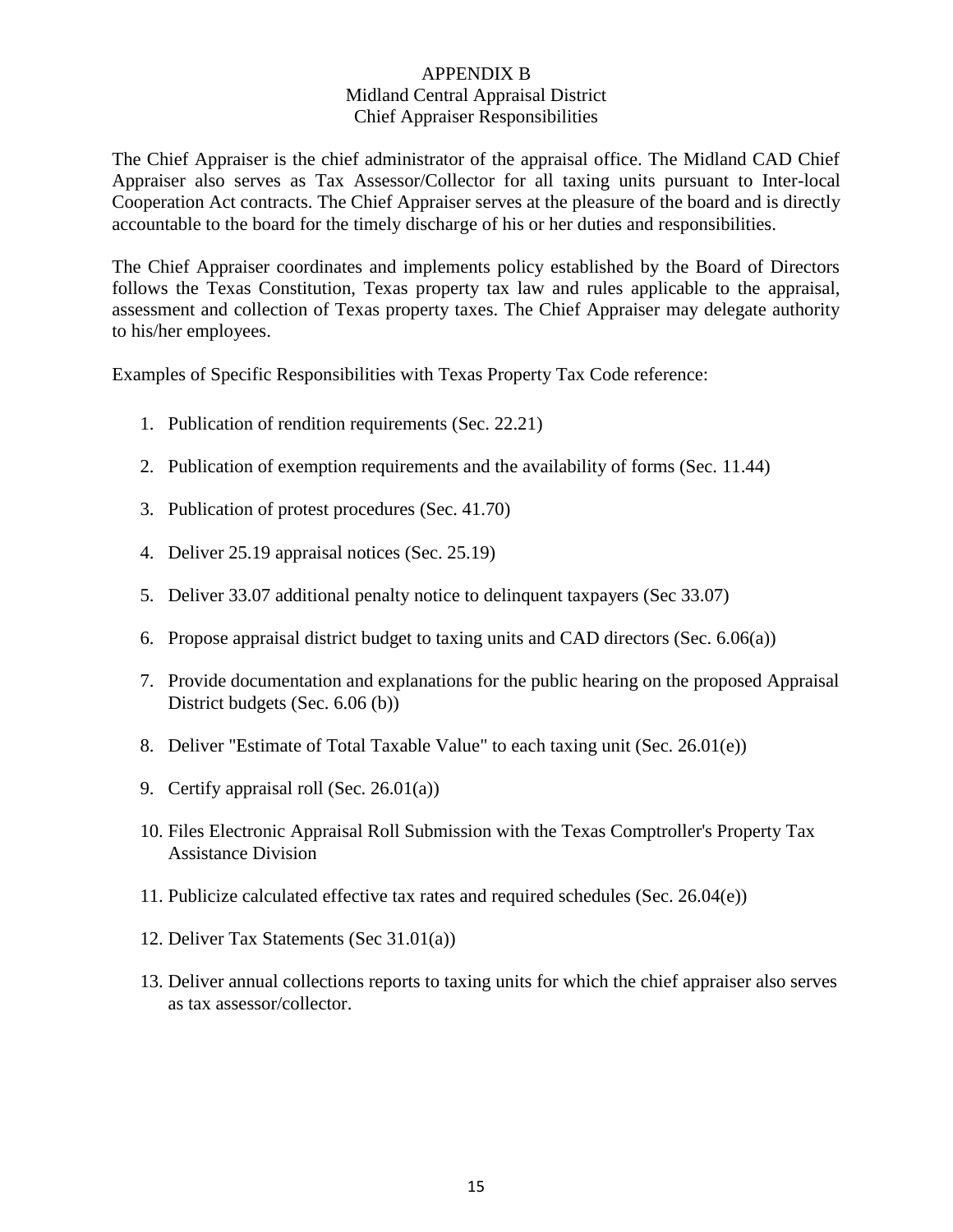# APPENDIX C **CHIEF APPRAISER SELECTION PROCEDURE**

Upon vacancy of the position of chief appraiser, the Midland Central Appraisal District board of directors will follow the outlined procedure for seeking a qualified applicant.

# **I. Preliminary Selection Activities:**

- A. Seek the advice of district legal counsel.
- B. Acknowledge the resignation, termination, retirement, or death of the preceding chief appraiser either at the next regularly scheduled board meeting or at a special meeting, as deemed necessary by the board.
- C. Name an Interim Chief Appraiser. The board will first consider selection of Interim Chief Appraiser from the qualified appraisal district employees. The board may consider a qualified candidate for this position from outside the district.
- D. Review job description and qualifications of the chief appraiser position.
- E. Discuss reasonable salary range and compensation package.
- F. Establish a schedule or calendar for the selection process.

#### **II. Section Activities:**

- A. Announce that MCAD is accepting applications for the Chief Appraiser position. The board may employ various method to attract potential candidates, including but not limited to:
	- 1. Professional trade organization publications. (Examples include: the Texas Association of Appraisal Districts (TAAD); Texas Association of Assessing Officers (TAAO); International Association of Assessing Officers (IAAO)
	- 2. Invitation letters to qualified candidates in the around the state.
	- 3. Letters to Human Resource departments of selected appraisal districts.
	- 4. Other methods deemed appropriate by the board of directors.
- B. Schedule and implement a preliminary screening of qualified candidates as determined by the board of directors.
- C. Conduct interviews with qualified candidates.
- D. Discuss making a job offer or conducting a second interview with finalists.
- E. Make final job offer.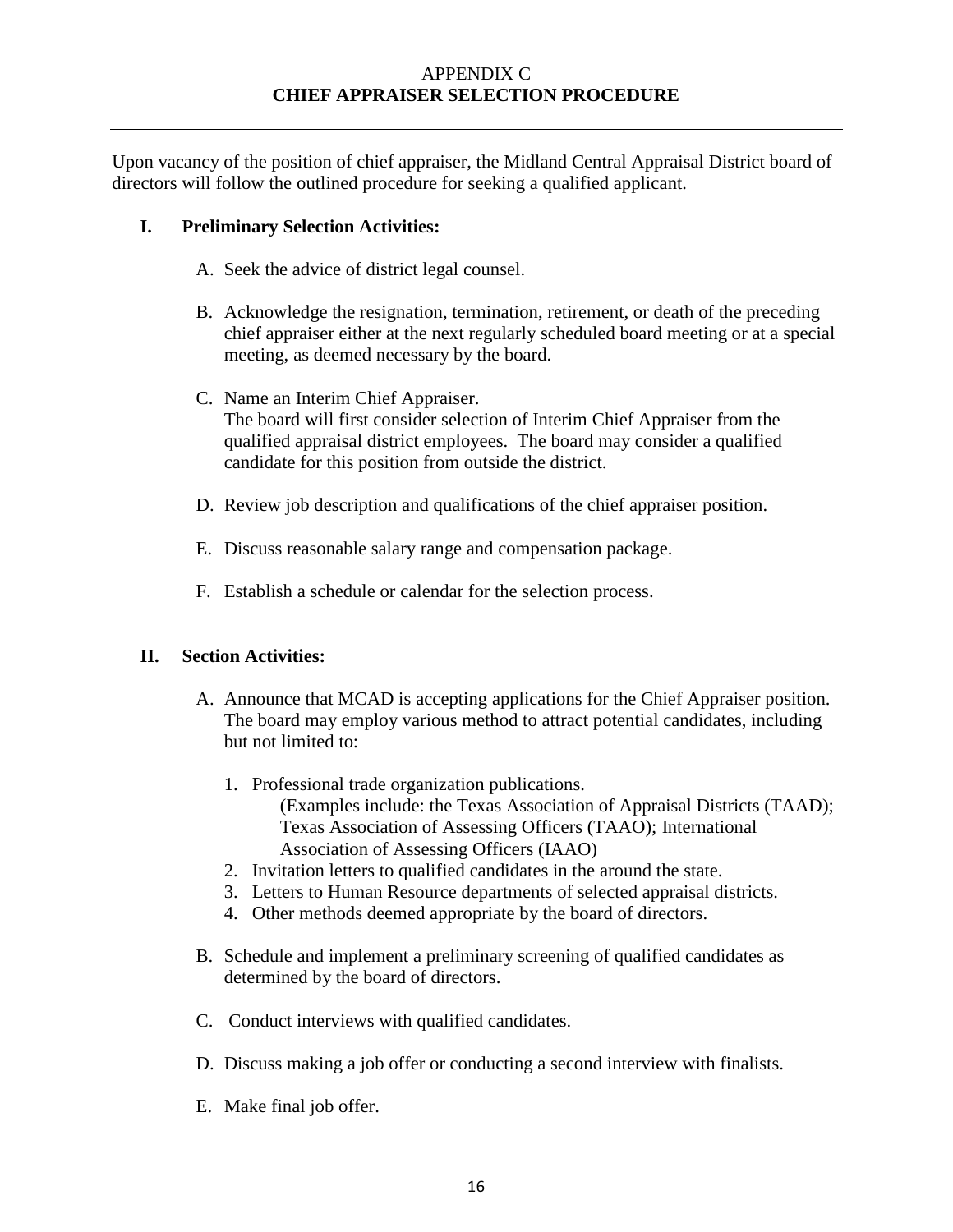#### **III. Post-Section Activities:**

- A. Discuss terms of employment with the selected candidate.
	- 1. Probationary period and beginning salary.
	- 2. Benefit Package.
	- 3. Vehicle allowance.
	- 4. Other matters deemed appropriate by the board of directors.
- B. Review job criteria, standards, and methods of evaluation. Modification may be made as needed.
- C. Assist the new chief appraiser in his/her position.
	- 1. Formal letter of announcement from board of directors to appraisal district staff.
	- 2. Announce to public by publication in area newspaper.
	- 3. Introduction to community leaders.
	- 4. Personal assistance by individual board members.
	- 5. Any other action deemed appropriate by the board of directors.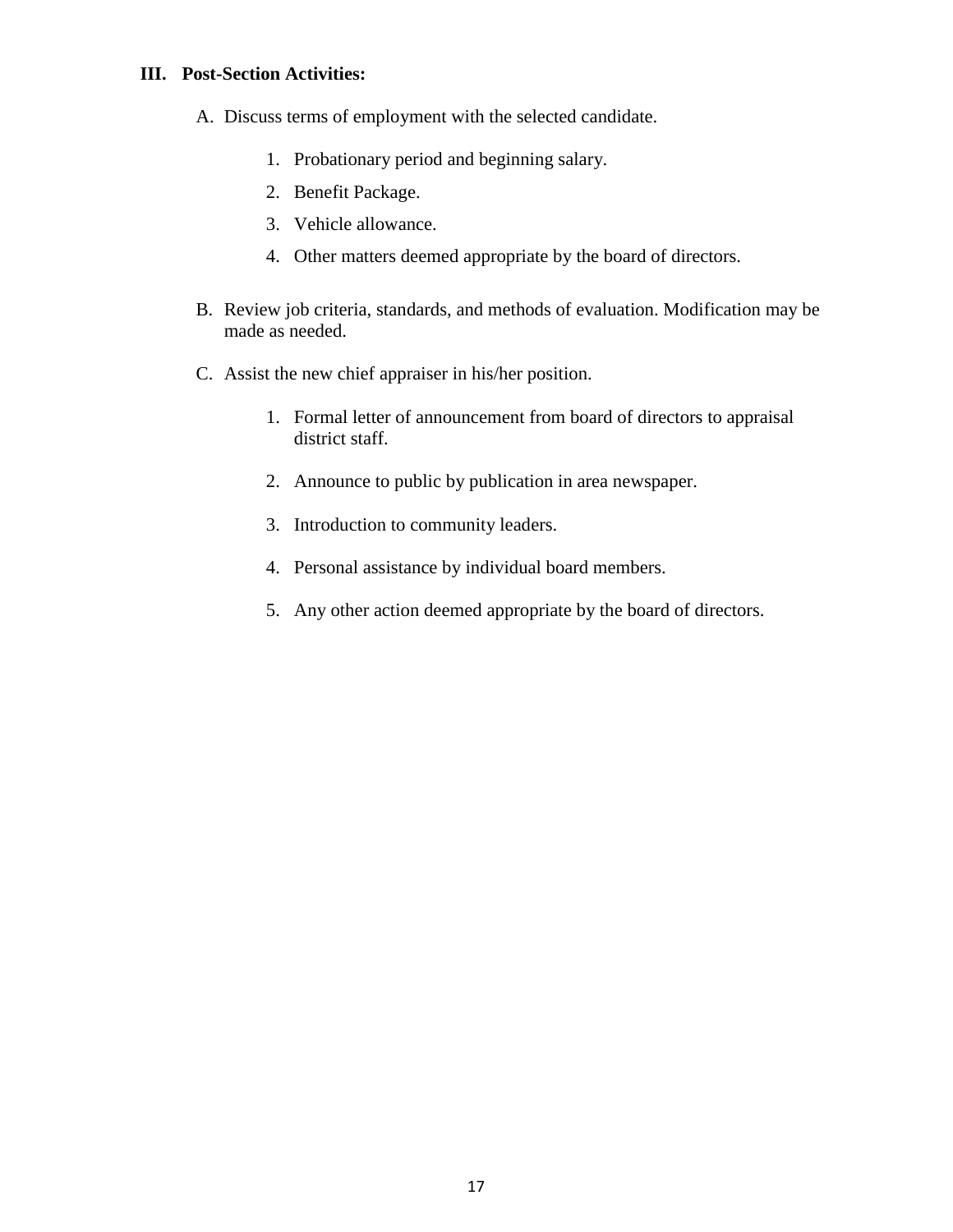# APPENDIX D CHIEF APPRAISER EVALUATION FORM

Date of Review: \_\_\_\_\_\_\_\_\_\_\_\_\_\_\_\_\_\_\_

| Please rate the performance of the chief appraiser as follows: |
|----------------------------------------------------------------|
|----------------------------------------------------------------|

| $1 = Poor$ | $2 = \text{Fair}$ | $3 = Good$ | $4 = Very Good$ | $5 =$ Excellent |  |
|------------|-------------------|------------|-----------------|-----------------|--|
|------------|-------------------|------------|-----------------|-----------------|--|

| <b>Evaluation Statement</b>                                                                                                | <b>Rating</b> |
|----------------------------------------------------------------------------------------------------------------------------|---------------|
| Fulfills the duties and obligations of Chief Appraiser as required by the<br>board of directors.                           |               |
| Keeps the board of directors informed in district matters.                                                                 |               |
| Presents financial information in a complete and understandable format.                                                    |               |
| Agenda items are presented and explained clearly and knowledgeably.                                                        |               |
| Works well with members of the community.                                                                                  |               |
| Actively participates in professional property tax organizations                                                           |               |
| Works well with elected officials, administers, and financial managers of<br>area taxing units                             |               |
| There is a good balance between time spent in the office and in other<br>responsibilities within and outside the district. |               |
| Possess and maintains a thorough understanding of Texas property tax<br>law and other required laws.                       |               |
| The chief appraiser has the respect and cooperation of the employees.                                                      |               |
| Works well with valuation firms, attorney firms and financial institutions<br>contracted with the district.                |               |
| The chief appraiser exhibits good leadership skills.                                                                       |               |
| The chief appraiser is a good manager of district resources.                                                               |               |
| Provides district with clear and concise purpose and direction.                                                            |               |
| The chief appraiser exhibits honest and ethical behavior.                                                                  |               |
| Has progressed in reaching the director's goals and objectives.                                                            |               |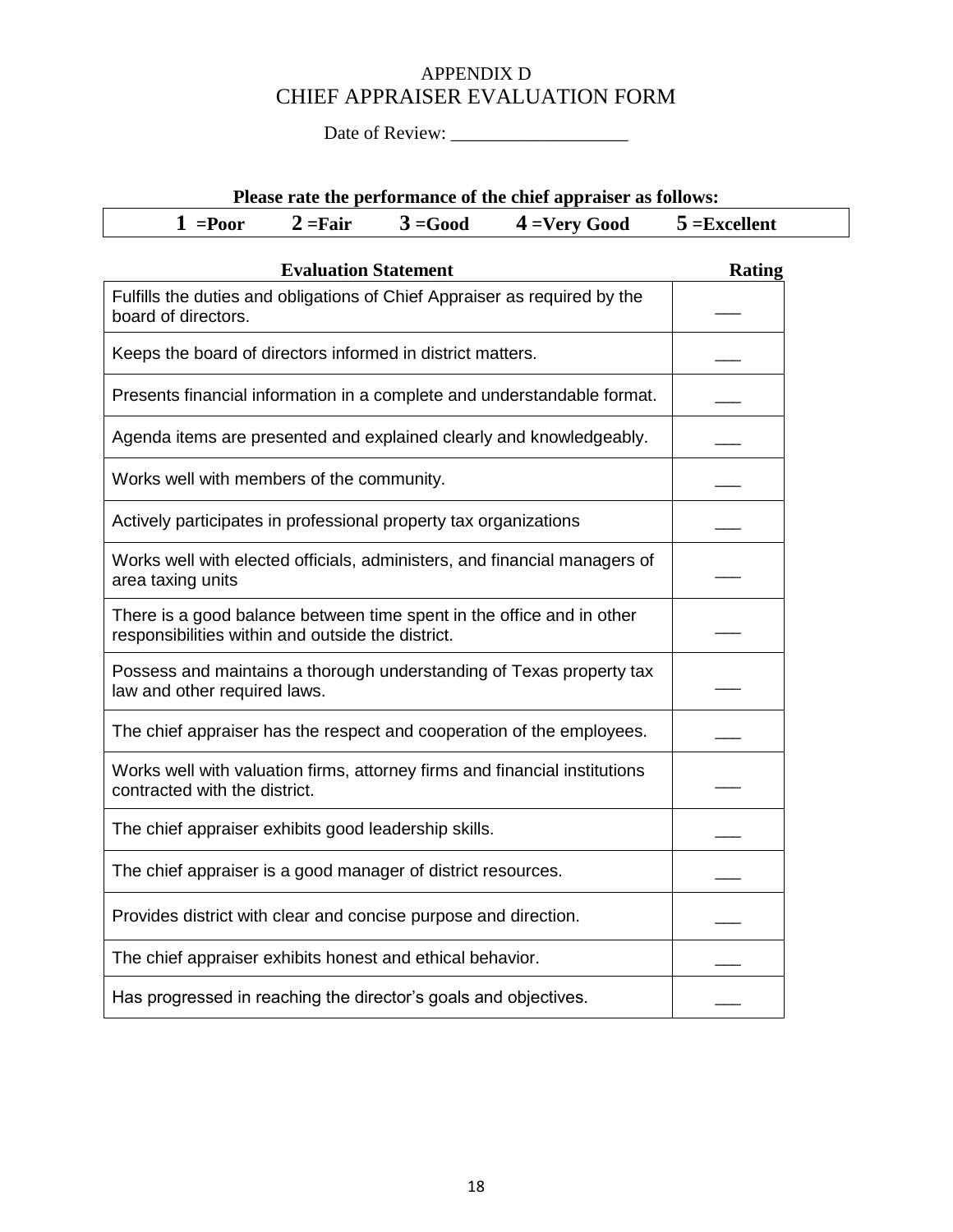# **Board Directed Goals:**

The goals I would like to see implemented for the upcoming year:

**Additional Comments:** 

Directors - Please bring this form with you when conducting the annual chief appraiser evaluation. This evaluation will be conducted in executive session.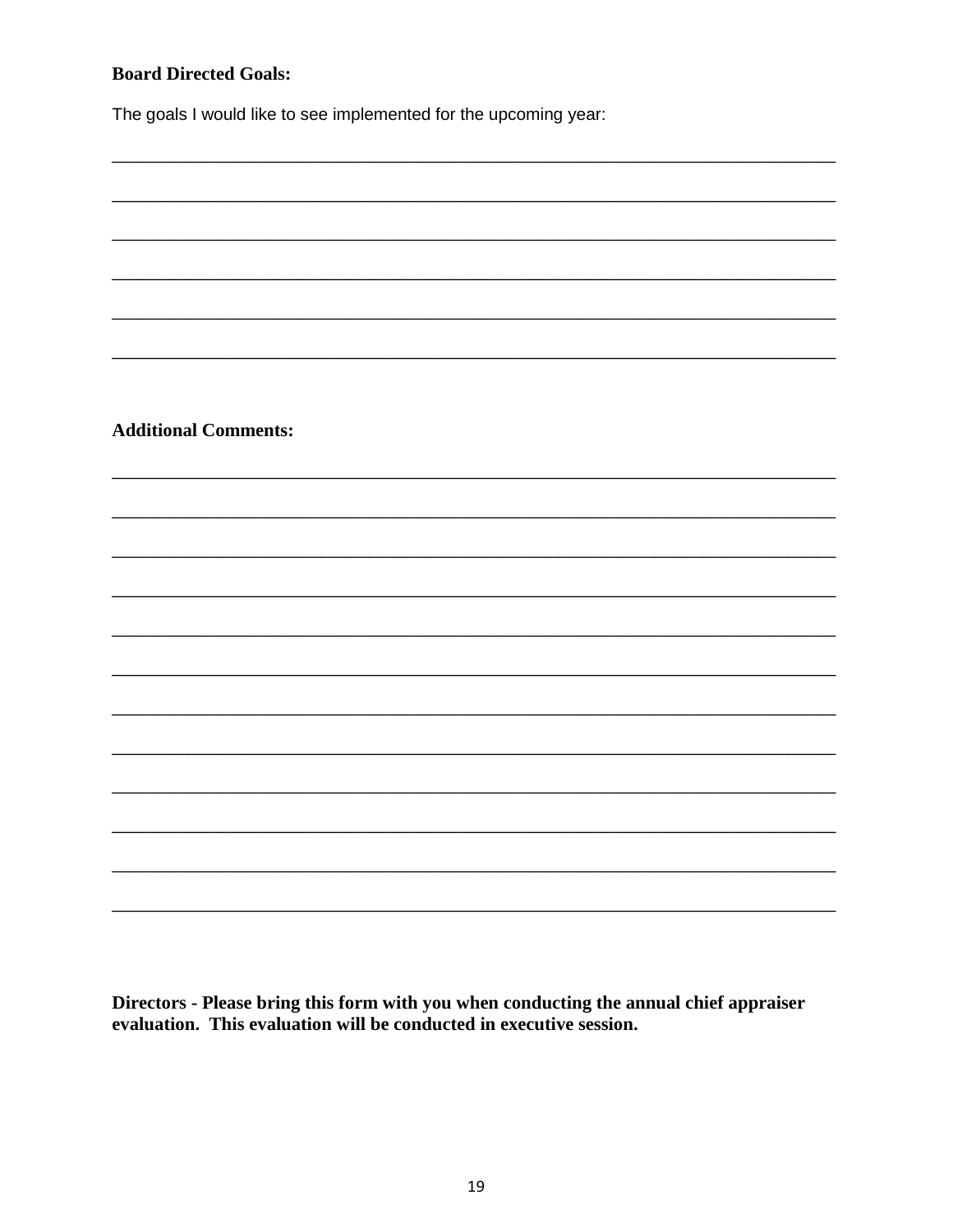# APPENDIX E **INSTRUCTIONS FOR FILING A COMPLAINT**

# **TAXPAYER LIAISON OFFICER**

*(Modified in part from Taxpayers' Rights, Remedies, & Responsibilities as published by the Texas Comptroller of Public Accounts)*

If you have a complaint concerning the appraisal district and its operations, with the exception of the valuations and exemptions which fall under the jurisdiction of the Appraisal Review Board (ARB), you may file your complaint with the District's Taxpayer Liaison Officer (TLO). The TLO is appointed by the board of directors and acts as an intermediary between the taxpayer and the board. Contact information for the TLO can be obtained from the appraisal district office.

#### **In order to file a complaint, the following procedures should be followed:**

- 1. The complaint must be in writing and must adequately describe the specific facts which give rise to the complaint.
- 2. The TLO will research the complaint for remedies. If the TLO and the taxpayer can resolve the problem, the TLO will report the complaint along with the resolution to the board. If the complaint cannot be resolved through the TLO, the complaint will be placed on the agenda as an action item at the next meeting of the board. At this meeting, the taxpayer will be given the opportunity to present the complaint to the board in person.
- 3. The taxpayer must give the TLO adequate time to research the complaint and attempt to resolve the situation. If the complaint must be presented to the board, adequate time must be allowed in order for the district to call a meeting and comply with the posting requirements of the Open Meetings Act.
- 4. A taxpayer must further outline to the TLO any special assistance or arrangements that will be required in order to make his presentation to the board, such as translators for non-English speaking or deaf persons, or special needs for a person having any physical, mental, or development disability. The services must be requested at least five (5) working days in advance of the meeting.
- 5. If a taxpayer has a physical impairment and cannot present his complaint in writing, the complaint can be recorded on cassette tape and the tape will be played for the Board in lieu of the written complaint. Hearing impaired persons who TTY or TDD may call (432) 699-4991.

While a complaint is under investigation, the TLO must report on the status of the complaint to both the taxpayer and to the board at their monthly meeting until the complaint is resolved, unless notification would jeopardize an investigation.

Please remember, the board of directors does not participate in the appraisal process. If you have a complaint concerning the appraisal of your property, this matter does not fall under the jurisdiction of the board of directors. Property valuations and exemption issues must be protested to the Appraisal Review Board pursuant to Section 41.41, Texas Tax Code.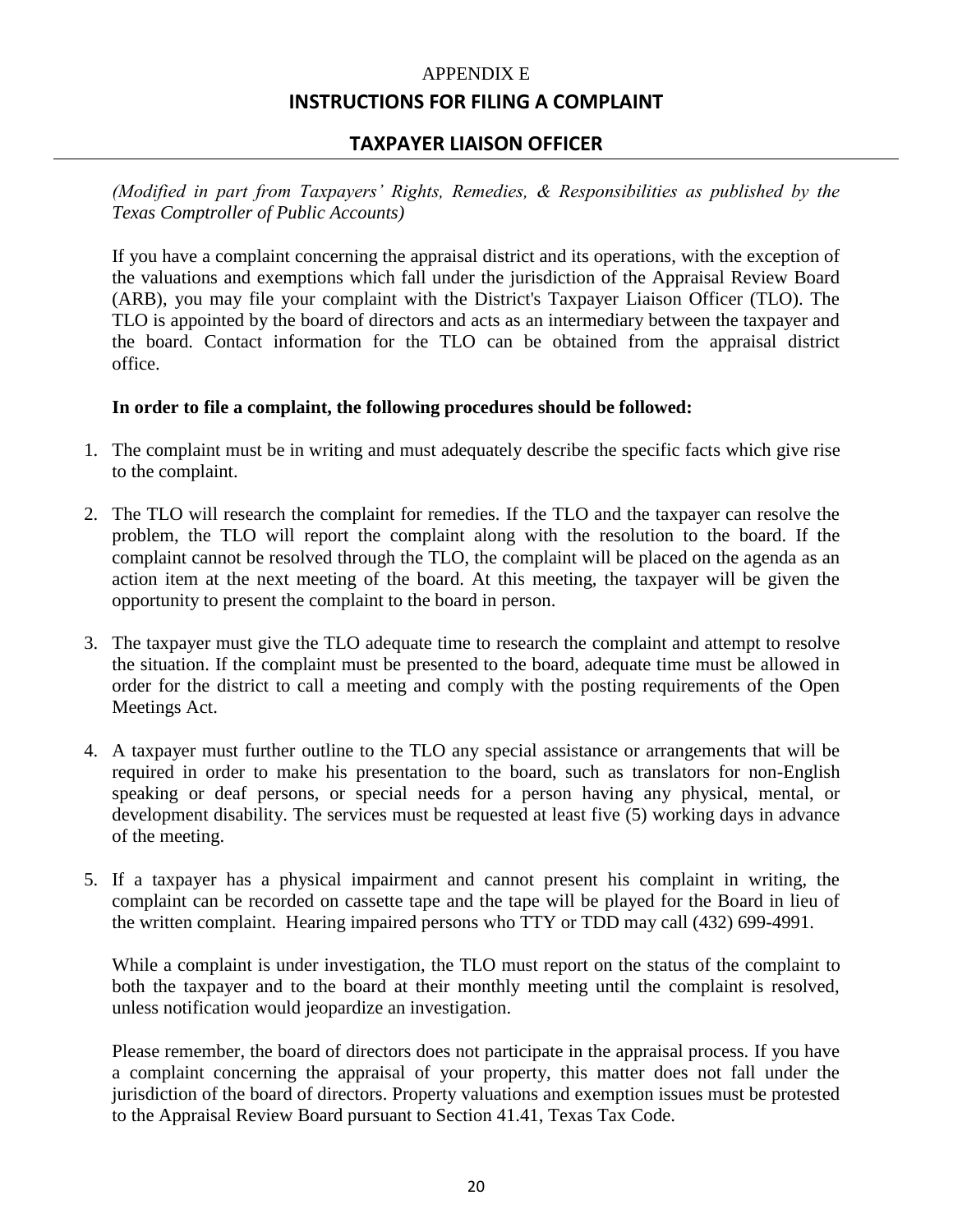# APPENDIX F **TAXPAYER LIAISON OFFICER RESPONSIBILITIES**

# **Authority:**

The Taxpayer Liaison Officer (TLO) serves at the pleasure of the board of directors. The establishment of the position is set forth in Section 6.052 of the Texas Tax Code.

#### **Purpose:**

The liaison officer shall administer the public access function required by Section 6.04(d), (e), and (f) of the Texas Property Tax Code, and is responsible for resolving disputes not involving matters that may be protested under Section 41.41 of the Texas Property Tax Code. The TLO may provide information and materials designed to assist property owners in understanding the appraisal process, protest procedures, and related matters.

#### **Responsibilities:**

- The TLO reports to the Board on the status of all complaints filed with the Board at each of their meetings. The Board shall evaluate the TLO regularly. (Sec. 6.04 (g) of the Property Tax Code) Excluding matters under the jurisdiction of the Appraisal Review Board.
- The TLO also provides clerical assistance to the local administrative district judge in the selection of ARB members and may not influence the process for selecting these members.
- Assist property owners with physical, mental, or developmental disabilities in order they may have reasonable access to the board.
- Develop and implement policies and procedures designed to guarantee access to the board by non-English speaking persons.
- The TLO may prepare information of public interest describing board functions and procedures involving how complaints are filed and resolved by the board.
- Assist the chief appraiser and his/her staff in developing and dissimulating information and materials designed to assist property owners and the general public in understanding the appraisal process, protest procedures and related matters.
- The TLO is responsible for receiving and compiling a list of comments and suggestions filed by the Chief Appraiser, a property owner, or a property owner's agent concerning the matters listed in Section 5.103(b) or any other matter related to the fairness and efficiency of the ARB. The TLO shall forward to the Comptroller, comments and suggestions filed under this subsection in the form and manner prescribed by the Comptroller.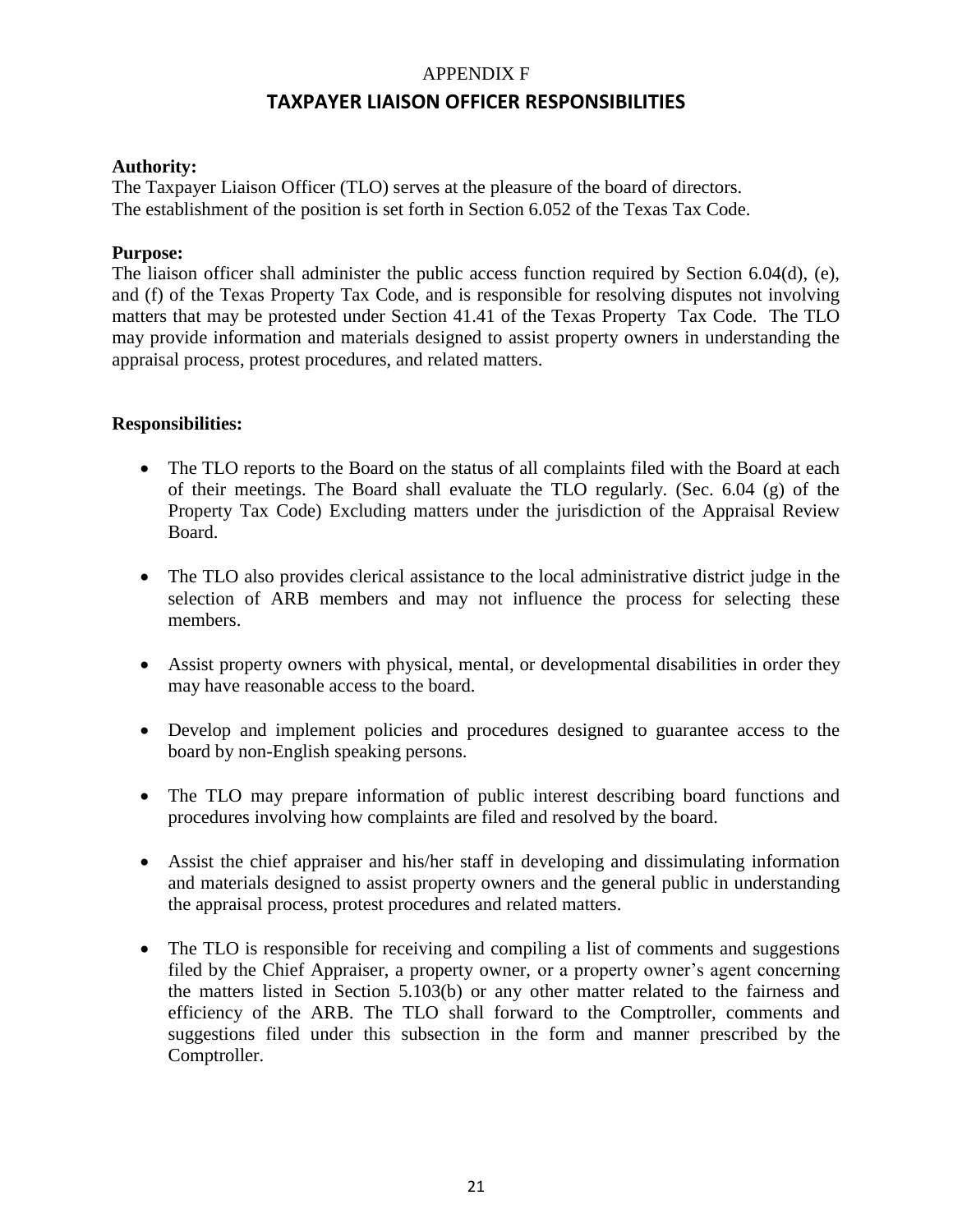#### APPENDIX G

# **MIDLAND CENTRAL APPRAISAL DISTRICT PURCHASING POLICY**

Section 6.11, Texas Property Tax Code governs appraisal district purchases. An appraisal district is subject to the same requirements and has the same purchasing and contracting authority as a municipality under Chapter 252. (Local Government Code)

All appraisal district contracts requiring an expenditure of more than \$50,000 must be submitted to competitive bidding in accordance with the requirement under Chapter 252, Subchapter C, Texas Local Government Code.

According to Chapter 176, Texas Local Government Code, a person or agent of a person who contracts or seeks to contract for the sale or purchase of property, goods, or services with Midland Central Appraisal District must file a completed Conflict of Interest Questionnaire (Form CIQ) with the records administrator not later than the seventh business day after the date that the person becomes aware of facts that require the questionnaire to be filed. Further, an updated completed questionnaire must be filed not later than the seventh business day after the date the originally filed questionnaire becomes incomplete or inaccurate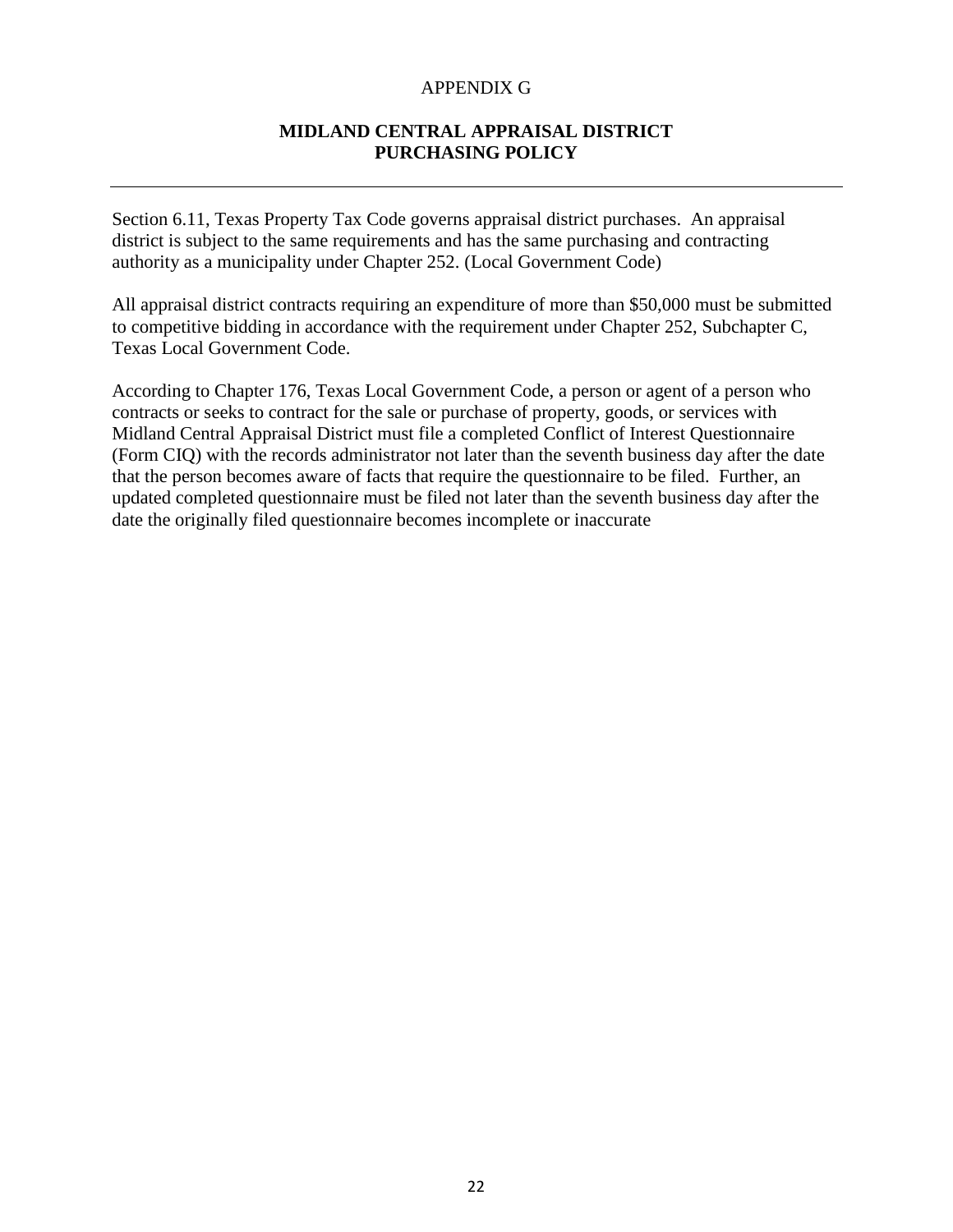# APPENDIX H AFFIDAVIT CONCERNING CONFLICTS OF INTEREST UNDER CHAPTER 171 OF THE TEXAS LOCAL GOVERNMENT CODE

#### THE STATE OF TEXAS

#### COUNTY OF MIDLAND

I, \_\_\_\_\_\_\_\_\_\_\_\_\_\_\_\_\_\_\_\_\_\_\_\_\_\_\_\_\_\_\_\_\_\_, as a member of the Board of Directors of Midland Central Appraisal District, make this affidavit and hereby under oath state the following:

I have a substantial interest in a business entity or real property that may receive a special economic effect by a vote or decision of the Board of Directors of Midland Central Appraisal District and the economic effect on my business entity or real property is distinguishable from its effect on the general public. What constitutes a "substantial interest," "business entity," "real property" and a "special economic effect" is terms defined in chapter 171 of the Texas Local Government Code.

I affirm that the business entity or real property referred to above is:

The nature of my substantial interest in this business entity or real property is:

an ownership interest of 10 percent or more of the voting stock or shares of the business entity;

\_\_\_\_\_\_\_\_\_\_\_\_\_\_\_\_\_\_\_\_\_\_\_\_\_\_\_\_\_\_\_\_\_\_\_\_\_\_\_\_\_\_\_\_\_\_\_\_\_\_\_\_\_\_\_\_\_\_\_\_\_\_\_\_\_\_\_\_\_\_\_\_\_\_\_\_\_\_

- \_\_\_\_ an ownership interest of 10 percent or \$15,000 or more of the fair market value of the business entity;
- \_\_\_\_ funds received from the business entity exceed 10 percent of (my, his, her) gross income for the previous year;
- \_\_\_\_ real property is involved and (I, he, she) have/has an equitable or legal ownership with a fair market value of at least \$2500;
- \_\_\_\_ a person who is related to me within the first degree of consanguinity (blood) or affinity (marriage) has a substantial interest in the involved real property or business entity. I have also checked which of the above types of interests my relative has in the item.

Upon the filing of this affidavit with the official record keeper for the local governmental entity, I affirm that I shall abstain from any discussion, vote, or decision involving this business entity or real property and from any further participation in this matter whatsoever.

Signed this day \_\_\_\_\_\_\_ of \_\_\_\_\_\_\_\_\_\_\_\_\_\_\_\_\_\_\_\_\_\_, 20\_\_\_\_.

Signature of public official Member of the Board of Directors For the Midland Central Appraisal District

\_\_\_\_\_\_\_\_\_\_\_\_\_\_\_\_\_\_\_\_\_\_\_\_\_\_\_\_\_\_\_\_\_\_\_\_\_\_\_\_\_\_\_\_

BEFORE ME, the undersigned authority, this day personally appeared

|                                 | and by oath swore that the facts herein above stated are true and correct to the |  |  |  |
|---------------------------------|----------------------------------------------------------------------------------|--|--|--|
| best of my knowledge or belief. |                                                                                  |  |  |  |

Sworn to and subscribed before me on this the \_\_\_\_\_\_\_ day of \_\_\_\_\_\_\_\_\_\_\_\_\_\_\_\_\_\_, 20\_\_\_\_.

Notary Public in and for the State of Texas My commission expires:

\_\_\_\_\_\_\_\_\_\_\_\_\_\_\_\_\_\_\_\_\_\_\_\_\_\_\_\_\_\_\_\_\_\_\_\_\_